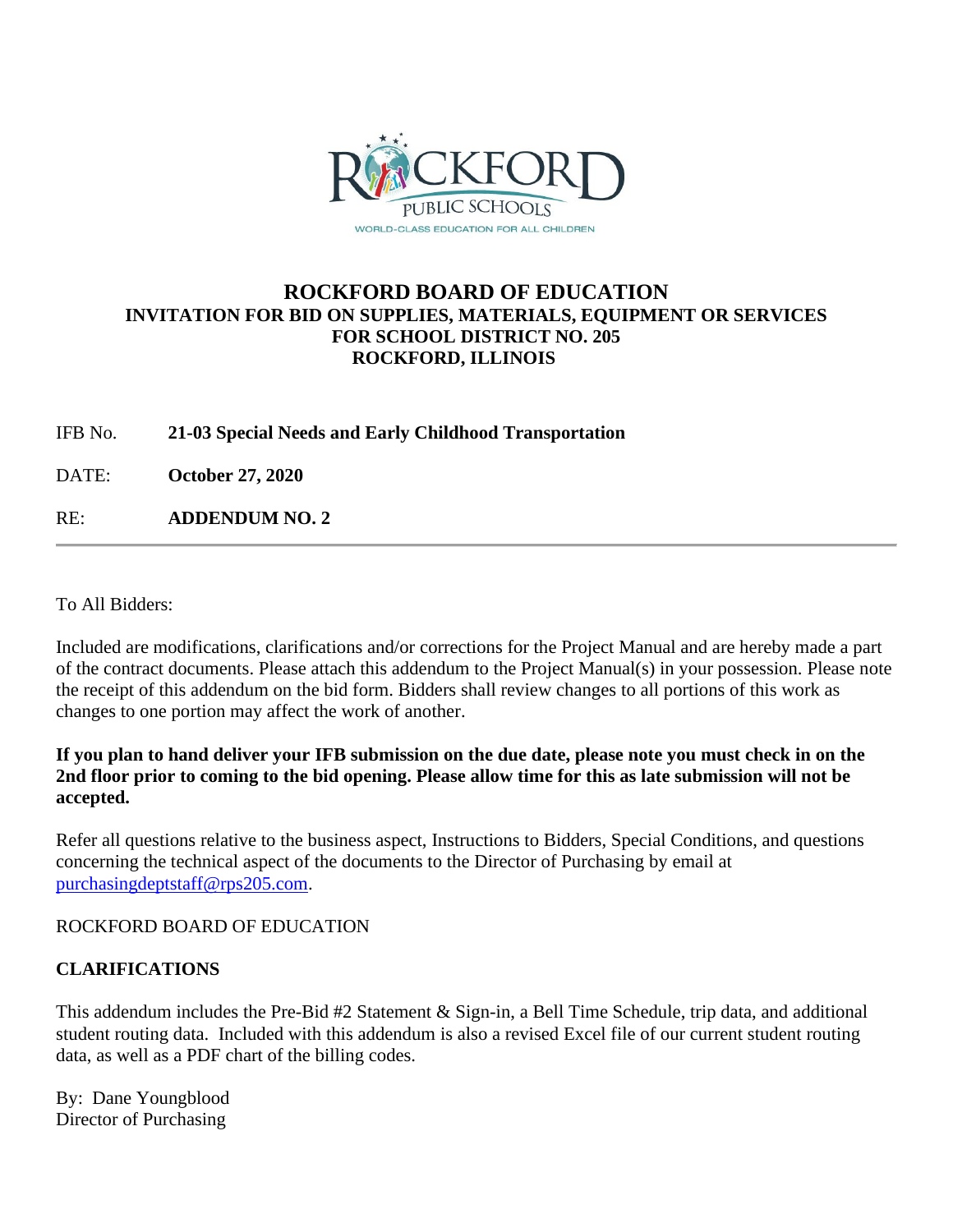# PRE-BID CONFERENCE OPENING STATEMENT

Welcome to the non-mandatory pre-bid conference for IFB 21-03 Special Needs and Early Childhood Transportation for the Rockford Public Schools.

The purpose of this meeting is to receive input, comments, questions, clarifications and suggested changes relative to this solicitation. As a reminder, the only acceptable changes to the Bid/RFP are formal Addenda published by the RPS Purchasing department. Additionally, the Addendum may address other issues identified by the School District.

The goal of today's meeting is to increase your knowledge of the solicitation as it is written and provide an information mechanism in which you may advise the School District of any changes it should make. Consequently, any changes you wish the Rockford Public Schools to consider must be submitted in writing to the Purchasing department before the deadline as expressed in the solicitation.

We will try to answer as many of the questions as possible. If we cannot answer a question today, we will defer that answer to the published Addendum. Additionally, minutes from this pre-bid conference will be published in the Addendum.

- ➢ Bid Opening is scheduled for November 24, 2020 at 2:00 pm Rockford Board of Education, 6th floor Conference Room. Late bids will not be accepted. Faxed or emailed bids will not be accepted.
- ➢ Board Approval December 8, 2020.
- ➢ Bid RFI Procedures All written correspondence during the bid process MUST be sent to Dane Youngblood, Director of Purchasing, via email at PurchasingDeptStaff@rps205.com. Last RFI will be accepted until November 10, 2020 at 12 pm. Last addendum will be issued by November 17, 2020 at 4:30 pm.
- ➢ Addenda will be emailed to all attendees at the pre-bid conference, posted on the RPS website and Demand Star.
- $\triangleright$  PLEASE reference the REQUIRED FORMS CHECK LIST for all documents that must be submitted with your bid offer form. All forms must be properly completed, signed and submitted or your bid will be deemed non-responsive.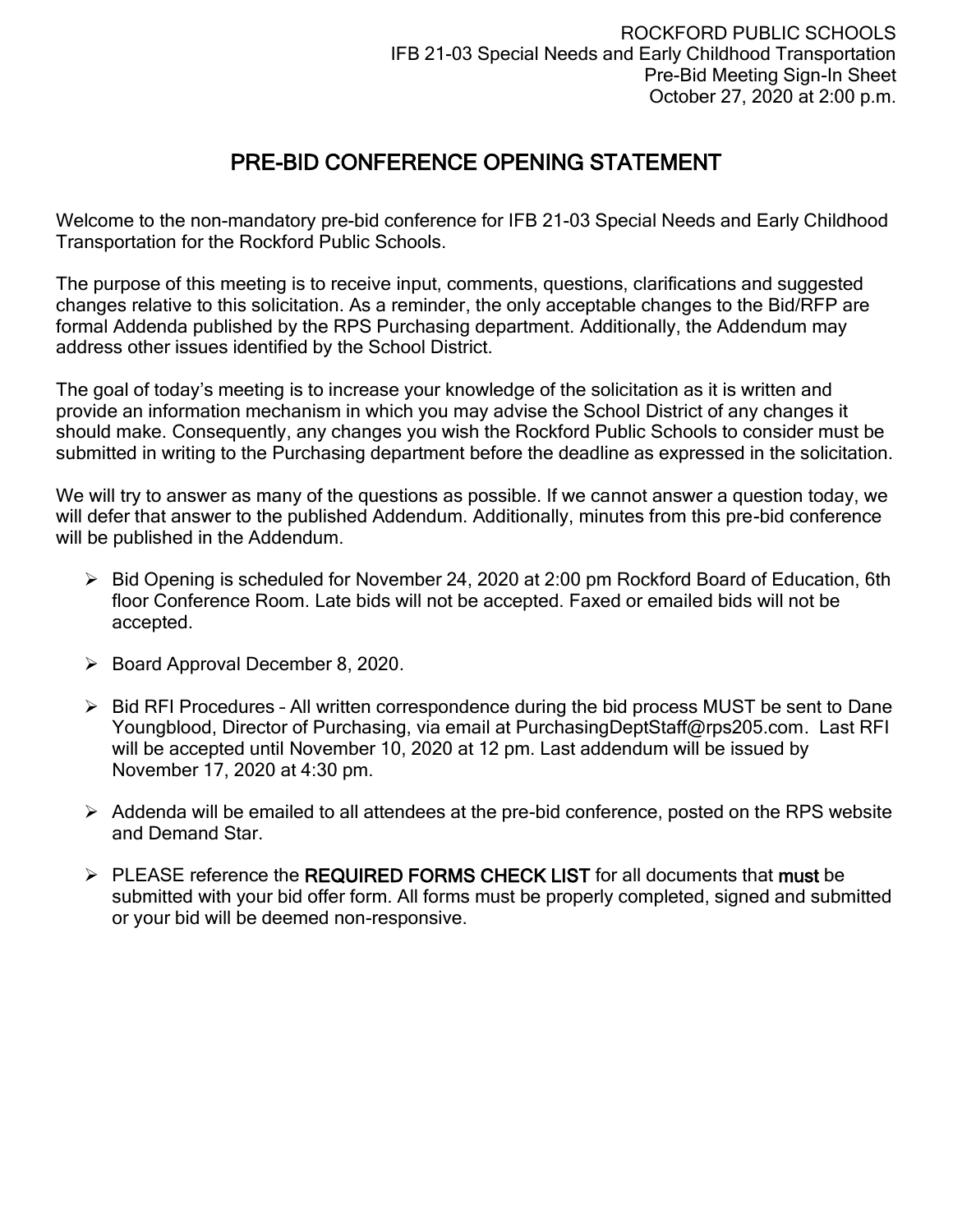ROCKFORD PUBLIC SCHOOLS IFB 21-03 Special Needs and Early Childhood Transportation Pre-Bid Meeting Sign-In Sheet October 27, 2020 at 2:00 p.m.



## PRE-BID MEETING SIGN-IN SHEET

IFB 21-03 Special Needs and Early Childhood Transportation

# PLEASE WRITE EMAIL ADDRESS SO THAT IT IS LEGIBLE IN ORDER TO RECEIVE ADDENDUM INFORMATION

|   | <b>Printed Name</b>               | <b>Company Name</b>                              | <b>Company Address</b>                                     | <b>Telephone</b> | E-mail                                                          |
|---|-----------------------------------|--------------------------------------------------|------------------------------------------------------------|------------------|-----------------------------------------------------------------|
|   | Don Kane                          | <b>Krapf School Bus</b>                          | 1030 Andrew Dr<br>West Chester PA, 19380                   | 484-653-6426     | dkane@krapfbus.com                                              |
|   | Sam Singh                         | <b>Safeway Transportation</b><br><b>Services</b> | 550 N Green Bay Rd, Suite 1<br>Waukegan, IL 60087          | 847-599-1085     | sam@safewayfirst.com                                            |
| 3 |                                   |                                                  |                                                            |                  |                                                                 |
| 4 | Robert Hach<br>Sue Berogan        | <b>Sunrise Transportation</b>                    | 2300 Warrenville Rd, Suite 160<br>Downers Grove, IL 60515  | 630-841-5458     | rhach@sunrisebus.com<br>sberogan@sunrisebus.com                 |
| 5 | Michael Ensign                    | <b>First Student</b>                             | 600 Vine St, Suite 1400<br>Cincinnati, OH 45202            | 513-504-6610     | Michael.ensign@firstgroup.com                                   |
| 6 | <b>Fred Smith</b>                 | <b>National Express</b>                          | 2601 Navistar Dr<br>Lisle, IL 60532                        | 630-441-7162     | Fred.smith@nellc.com                                            |
|   | <b>Christine Robley</b>           | <b>ALC Schools</b>                               | 1211 Puerta Del Sol, Suite 200<br>San Clemente, CA 92673   | 402-350-5880     | crobley@alcschools.com                                          |
| 8 | Dan O'Brien<br><b>Tim Stieber</b> | Illinois-Central                                 | 78 N Chicago St, 2 <sup>nd</sup> Floor<br>Joliet, IL 60431 | 815-409-4007     | d.obrien@illinois-central.com<br>t.stieber@illinois-central.com |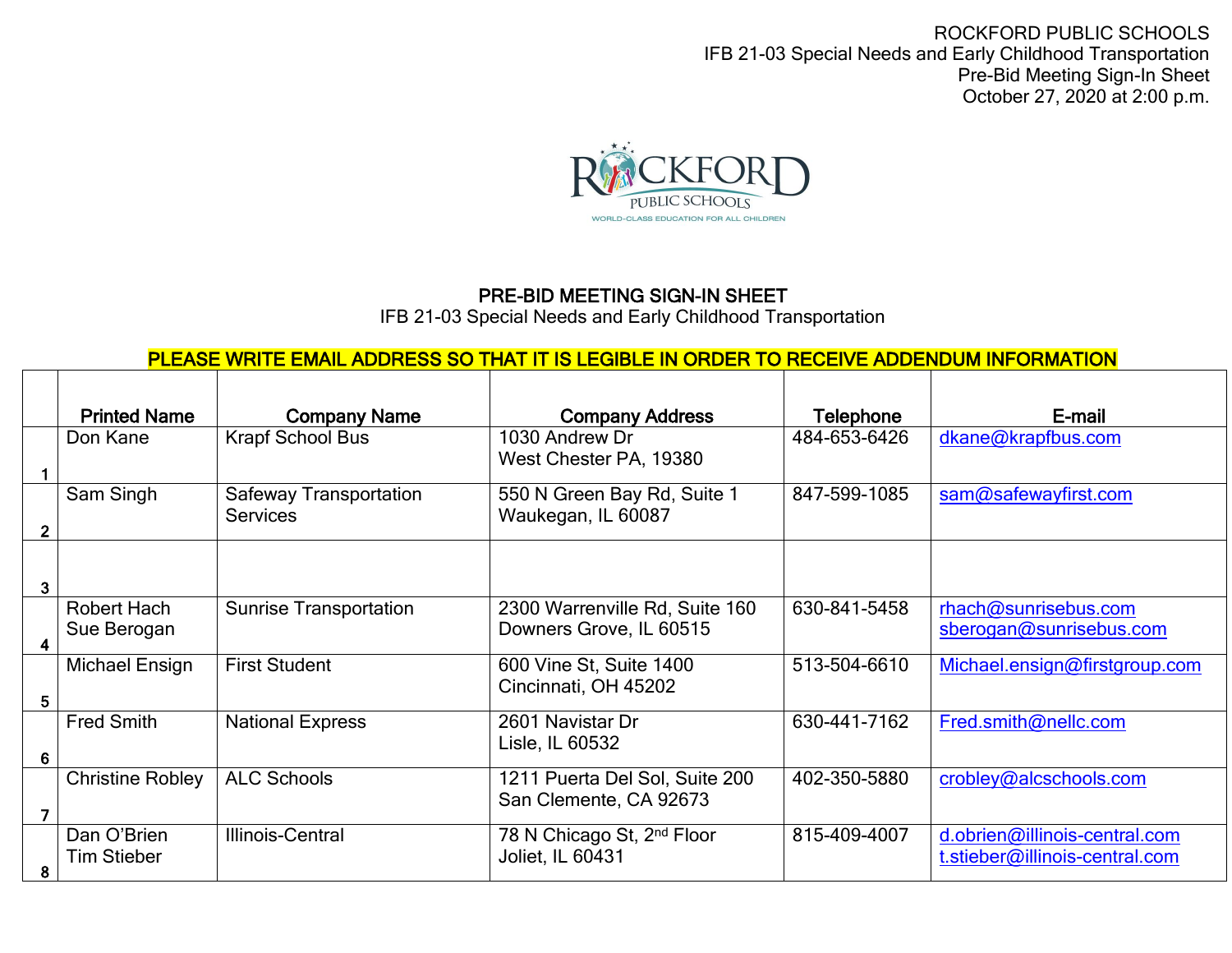#### Start/End Times - 2020 - 2021 First Day full day - Last Day 5 hour day

 $\rightarrow$ 

|                 |                                              |                        | <b>Zero HR Drop</b> | <b>SCHOOL</b>  |                |
|-----------------|----------------------------------------------|------------------------|---------------------|----------------|----------------|
|                 | <b>SCHOOL</b>                                | <b>ZERO HR</b>         | <b>Time</b>         | <b>HOURS</b>   | <b>AM DROP</b> |
| 10              | Auburn                                       | 7.35                   | 7.20                | $8:20 - 3:20$  | 8.15           |
| 11              | East                                         |                        |                     | $8:20 - 3:20$  | 8:15           |
|                 | 13 Guilford                                  | 7:35                   | 7:20                | $8:20 - 3:20$  | 8:15           |
| 18              | Jefferson                                    |                        |                     | $8:20 - 3:20$  | 8:15           |
|                 |                                              |                        |                     |                |                |
| $\overline{7}$  | <b>Eisenhower</b>                            |                        |                     | $9:15 - 4:00$  | 9:10           |
| 8               | <b>Flinn</b>                                 |                        |                     | $9:15 - 4:00$  | 9:10           |
| 6               | <b>Kennedy</b>                               |                        |                     | $9:15 - 4:00$  | 9:10           |
| $\overline{2}$  | Lincoln                                      |                        |                     | $9:15 - 4:00$  | 9:10           |
| 4               | <b>Marshall Middle</b>                       |                        |                     | $9:15 - 4:00$  | 9:10           |
| 3               | <b>RESA</b>                                  |                        |                     | $9:15 - 4:00$  | 9:10           |
| 9               | <b>West</b>                                  | 8:20                   | 8:10                | $9:15 - 4:00$  | 9:10           |
|                 |                                              |                        |                     |                |                |
| 23              | <b>Beyer Early Education</b>                 |                        |                     | $9:05 - 3:20$  | 9:00           |
|                 | 65 Nashold Early Education                   |                        |                     | $8:05 - 2:20$  | 8:00           |
| 80              | <b>Summerdale Early Education</b>            |                        |                     | $9:05 - 3:20$  | 9:00           |
| 35 <sub>2</sub> | <b>Fairview Early Education</b>              |                        |                     | $7:55 - 2:10$  | 7:50           |
|                 | <b>419 Roosevelt Early Education</b>         |                        |                     | $8:10 - 2:35$  | 8:05           |
|                 |                                              |                        |                     |                |                |
| 22 <sub>2</sub> | Barbour                                      |                        |                     | $7:35 - 2:00$  | 7:25           |
| 24              | Bloom                                        |                        |                     | $7:35 - 2:00$  | 7:25           |
| 25              | Brookview                                    |                        |                     | $7:35 - 2:00$  | 7:25           |
| 26              | Carlson                                      |                        |                     | $7:35 - 2:00$  | 7:25           |
| 27              | <b>Cherry Valley</b>                         |                        |                     | $7:35 - 2:00$  | 7:25           |
| 28              | <b>Conklin</b>                               |                        |                     | $7:35 - 2:00$  | 7:25           |
| 32              | Ellis                                        |                        |                     | $8:20 - 2:45$  | 8:10           |
| 38              | Froberg                                      |                        |                     | $7:35 - 2:00$  | 7:25           |
| 40              | Gregory                                      |                        |                     | $7:35 - 2:00$  | 7:25           |
| 46              | Haskell                                      |                        |                     | $7:35 - 2:20$  | 7:25           |
| 50 <sup>°</sup> | <b>Hillman</b>                               |                        |                     | $7:35 - 2:00$  | 7:25           |
| 53              | Johnson                                      |                        |                     | $7:35 - 2:00$  | 7:25           |
| 54              | Washington                                   |                        |                     | $7:35 - 2:00$  | 7:25           |
| 56              | <b>Constance Lane</b>                        |                        |                     | $7:35 - 2:00$  | 7:25           |
| 58              | Lathrop                                      |                        |                     | $7:35 - 2:00$  | 7:25           |
| 59              | Lewis Lemon                                  |                        |                     | $7:35 - 2:00$  | 7:25           |
| 61              | McIntosh                                     |                        |                     | $7:35 - 2:00$  | 7:25           |
|                 | 64 Montessori                                |                        |                     | $9:00 - 3:25$  | 8:50           |
|                 | 73 Riverdahl                                 |                        |                     | $7:35 - 2:00$  | 7:25           |
|                 | 76 Rolling Green                             |                        |                     | $9:00 - 3:25$  | 8:50           |
| 81              | <b>Spring Creek</b>                          |                        |                     | $7:35 - 2:00$  | 7:25           |
| 86              | <b>Marshall Elementary</b>                   |                        |                     | $8:40 - 3:05$  | 8:30           |
| 88              | <b>Welsh</b>                                 |                        |                     | $7:35 - 2:00$  | 7:25           |
| 89              | <b>West View</b>                             |                        |                     | $7:35 - 2:00$  | 7:25           |
| 91              | <b>Whitehead</b>                             |                        |                     | $7:35 - 2:00$  | 7:25           |
|                 |                                              |                        |                     |                |                |
|                 | 601 Legacy                                   |                        |                     | $9:00 - 4:00$  | 8:30           |
|                 | 602 Galapagos Elementary                     | Every Wed out at 12:30 |                     | $8:15 - 4:00$  | 7:45           |
|                 | 602 Galapagos Middle                         |                        |                     | $8:15 - 4:00$  | 7:45           |
|                 | 603 Jackson Charter                          |                        |                     | $8:00 - 4:00$  | 7:50           |
|                 |                                              |                        |                     |                |                |
| 19 <sup>°</sup> | Roosevelt Alternative High School AM Session |                        |                     | $8:00 - 10:30$ | 7:40           |
| 19              | Roosevelt Alternative High School PM Session |                        |                     | $11:50 - 2:20$ | 11:40          |
| $5\overline{)}$ | <b>Wilson Aspire</b>                         |                        |                     | $8:20 - 3:20$  | 8:15           |

定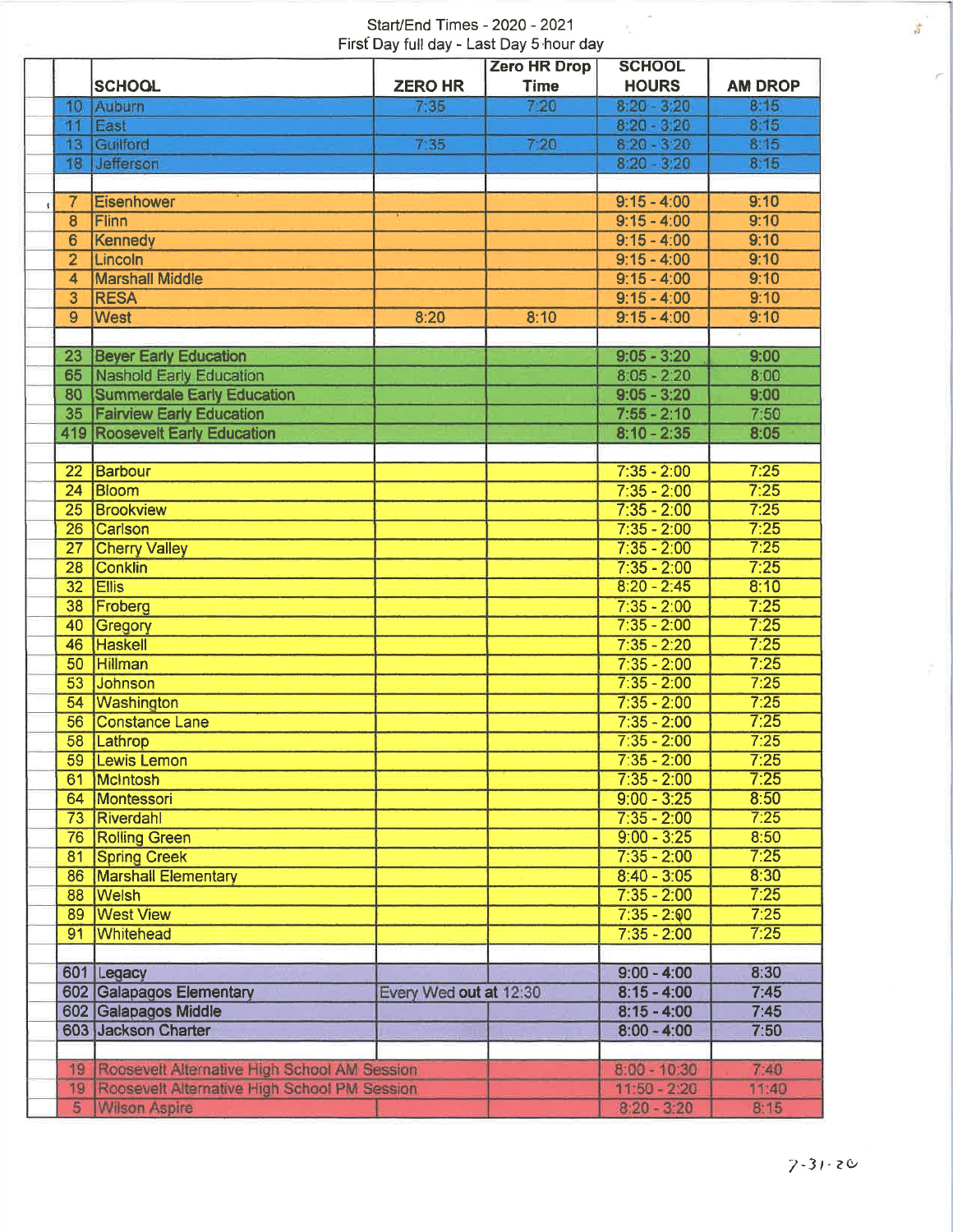| Name                                                     | Descriptio Vehicle Na Start Time                | Finish Time             |          |                          | Duration Distance Deadhead Miles Max On Bus Number A Number Stops |                                  |                           |                     |
|----------------------------------------------------------|-------------------------------------------------|-------------------------|----------|--------------------------|-------------------------------------------------------------------|----------------------------------|---------------------------|---------------------|
| 301 EAST AM LIFT                                         | 7:21:00 AM 7:55:00 AM                           |                         | 34       | 7.94626                  | 3.094337                                                          | 3                                | 3                         | 5                   |
| 301 EAST PM LIFT<br>301 FLINN AM LIFT                    | 3:25:00 PM 4:03:00 PM<br>8:11:00 AM  8:50:00 AM |                         | 38<br>39 | 7.04638<br>8.34716       | 2.126024<br>0.1921765                                             | 3<br>$\overline{4}$              | 3<br>4                    | 6<br>6              |
| 301 JOHNSON PM LIFT                                      | 1:55:00 PM 2:23:00 PM                           |                         | 28       | 6.18872                  | 1.49955                                                           | $\overline{2}$                   | $\overline{2}$            | 5                   |
| 301 LEWIS LEMON AM LIFT                                  | 7:00:00 AM 7:15:00 AM                           |                         | 15       | 2.55                     | $\circ$                                                           | $\overline{2}$                   | $\overline{2}$            | 3                   |
| 301 RESA PM LIFT                                         | 3:55:00 PM 4:15:00 PM                           |                         | 20       | 2.23                     | 0.22                                                              | $\circ$                          | $\circ$                   | 3                   |
| 301 ROOSEVELT PM TAKE HOME<br>301 WALKON FLINN AM        | 2:45:00 PM 3:09:00 PM                           |                         | 24<br>12 | 6.17118                  | $\circ$                                                           | $\overline{2}$<br>3              | $\overline{2}$<br>3       | 3<br>4              |
| 302 EISENHOWER AM LIFT                                   | 8:40:00 AM 8:52:00 AM<br>8:19:00 AM 8:40:00 AM  |                         | 21       | 2.82094<br>4.51          | 0<br>1.71                                                         | $\overline{2}$                   | 2                         | 5                   |
| 302 ELLIS PM                                             | 2:55:00 PM 3:20:00 PM                           |                         | 25       | 8.14719                  | $\circ$                                                           | $\overline{2}$                   | $\overline{2}$            | 3                   |
| 302 GUILFORD AM LIFT                                     | 7:05:00 AM 7:44:00 AM                           |                         | 39       | 11.8249                  | 1.552727                                                          | $\overline{4}$                   | 4                         | 7                   |
| 302 JEFFERSON PM LIFT                                    | 3:25:00 PM 4:19:00 PM                           |                         | 54       | 10.51                    | 0                                                                 | $\overline{4}$                   | 4                         | 6                   |
| 302 LEWIS LEMON PM LIFT                                  | 1:55:00 PM 2:36:00 PM                           |                         | 41       | 6.73104                  | 0.01359883                                                        | 3                                | 3                         | 5                   |
| 302 NOON CENTER OF HOPE<br>303 BARBOUR PM TAKE HOME      | 2:00:00 PM 2:10:00 PM                           | 11:30:00 AM 11:40:00 AM | 10<br>10 | $\circ$<br>4.7772        | 0<br>0.2534534                                                    | $\circ$<br>$\overline{2}$        | $\circ$<br>$\overline{2}$ | $\overline{2}$<br>3 |
| 303 FAIRVIEW PM LIFT                                     | 1:55:00 PM 2:27:00 PM                           |                         | 32       | 3.02                     | 0.06                                                              | -1                               | 1                         | 3                   |
| 303 KENNEDY PM 5:30                                      | 5:25:00 PM 5:40:00 PM                           |                         | 15       | 1.18659                  | 0                                                                 | $\mathbf{1}$                     | $\mathbf{1}$              | 3                   |
| 303 LEWIS LEMON AM LIFT                                  | 6:48:00 AM 7:15:00 AM                           |                         | 27       | 4.94831                  | $\circ$                                                           | 3                                | 3                         | 4                   |
| 303 ROLLING GREEN AM LIFT                                | 7:36:00 AM 8:40:00 AM                           |                         | 64       | 14.4743                  | $\circ$                                                           | 5                                | 5                         | 6                   |
| 303 ROLLING GREEN PM LIFT<br>304 BEYER PM LIFT TAKE HOME | 3:20:00 PM 4:32:00 PM<br>3:30:00 PM 3:42:00 PM  |                         | 72<br>12 | 19.6899<br>3.30421       | 0.007493186<br>$\circ$                                            | 3<br>$\mathbf{1}$                | 3<br>$\mathbf{1}$         | 6<br>$\overline{2}$ |
| 304 CARLSON PM LIFT                                      | 1:55:00 PM 2:45:00 PM                           |                         | 50       | 10.2418                  | 0.02812283                                                        | $\overline{1}$                   | $\mathbf{1}$              | 5                   |
| 304 EISENHOWER PM LIFT                                   | 3:55:00 PM 4:56:00 PM                           |                         | 61       | 18.661                   | 0.03538319                                                        | $\overline{4}$                   | 4                         | 6                   |
| 304 JEFFERSON PM                                         | 3:25:00 PM 4:00:00 PM                           |                         | 35       | 9.54879                  | 4.444675                                                          | $\circ$                          | 0                         | 4                   |
| 304 Kennedy Century 21 pm                                | 6:27:00 PM 6:59:00 PM                           |                         |          | 32 2.32182               | 0.266725                                                          | 3                                | 3                         | 5                   |
| 304 ROLLING GREEN AM LIFT                                | 7:43:00 AM 8:45:00 AM                           |                         | 20       | 62 15.3585               | 0                                                                 | 4<br>$\overline{1}$              | 4<br>1                    | 6<br>3              |
| 305 CONKLIN PM LIFT<br>305 JOHNSON AM LIFT               | 1:55:00 PM 2:15:00 PM<br>7:08:00 AM 7:24:00 AM  |                         | 16       | 1.75184<br>4.07279       | 0.01271573<br>0                                                   | $\overline{2}$                   | 2                         | 3                   |
| 305 PM GUILFORD LIFT                                     | 3:25:00 PM 4:31:00 PM                           |                         | 66.      | 15.1106                  | 0.02029115                                                        | $\overline{4}$                   | 4                         | 6                   |
| 305 ROOSEVELT PM TAKE HOME                               | 2:30:00 PM 3:04:00 PM                           |                         | 34       | 9.49205                  | 6.209461                                                          | 3                                | 3                         | 6                   |
| 305 SUMMERDALE AM LIFT                                   | 8:51:00 AM 9:00:00 AM                           |                         | 9        | 1.36                     | 0                                                                 | 0                                | 0                         | $\mathfrak{D}$      |
| 305 SUMMERDALE AM TAKE IN                                | 8:47:00 AM 8:55:00 AM                           |                         | 8        | 0.92315                  | $\circ$                                                           | $\overline{1}$                   | $\mathbf{1}$              | 3                   |
| 305 WILSON AM<br>306 AUBURN LIFT PM                      | 7:36:00 AM 8:20:00 AM<br>3:20:00 PM 3:39:00 PM  |                         | 44<br>19 | 14.3934<br>3.76          | 3.791285<br>0                                                     | 3<br>$\mathbf{1}$                | 3<br>$\mathbf{1}$         | 5<br>3              |
| 306 GREGORY AM LIFT                                      | 6:59:00 AM 7:10:00 AM                           |                         | 11       | 2.67                     | $\circ$                                                           | $\mathbf{1}$                     | $\mathbf{1}$              | $\overline{2}$      |
| 306 GUILFORD AM LIFT                                     | 7:11:00 AM 7:55:00 AM                           |                         | 44       | 11.5043                  | $\circ$                                                           | $\overline{4}$                   | 4                         | 6                   |
| 306 LEWIS LEMON PM LIFT                                  | 1:55:00 PM 2:20:00 PM                           |                         | 25       | 4.09                     | 0.01                                                              | 1                                | 1                         | 3                   |
| 306 LINCOLN AM LIFT                                      | 8:27:00 AM 8:35:00 AM                           |                         | 8        | 6.65309                  | 5.57282                                                           | 1                                | 1                         | 3                   |
| 306 ROLLING GREEN AM                                     | 8:06:00 AM 8:40:00 AM                           |                         | 34       | 4.32924                  | 0                                                                 | $\overline{1}$                   | 1                         | $\overline{2}$      |
| 306 WILSON LIFT PM<br>307 BEYER LIFT PM TAKE IN          | 3:20:00 PM 4:04:00 PM                           | 12:29:00 AM 12:45:00 AM | 44<br>16 | 11.79<br>3.72609         | $\circ$<br>$\circ$                                                | $\overline{2}$<br>1              | 2<br>1                    | 4<br>2              |
| 307 EISENHOWER AM LIFT                                   | 7:43:00 AM 8:40:00 AM                           |                         | 57       | 15.1598                  | 0                                                                 | 3                                | 3                         | 6                   |
| 307 FLINN PM LIFT                                        | 3:55:00 PM 4:26:00 PM                           |                         | 31       | 6.59558                  | 0.03013237                                                        | -1                               | 1                         | 3                   |
| 307 GUILFORD AM LIFT                                     | 7:48:00 AM 8:00:00 AM                           |                         | 12       | 3.51281                  | $\circ$                                                           | $\circ$                          | 0                         | $\mathfrak{D}$      |
| 307 JEFFERSON AM                                         | 6:55:00 AM 7:55:00 AM                           |                         | 60       | 5.07117                  | $\circ$                                                           | $\circ$                          | 0                         | $\overline{2}$      |
| 307 LATHROP AM                                           | 7:06:00 AM 7:15:00 AM<br>2:15:00 PM 2:39:00 PM  |                         | 9<br>24  | 2.56345<br>3.55253       | $\circ$                                                           | $\mathbf{1}$<br>$\overline{1}$   | $\overline{1}$<br>1       | $\overline{2}$<br>3 |
| 307 NASHOLD PM LIFT<br>307 ROLLING GREEN PM              | 3:20:00 PM 3:59:00 PM                           |                         | 39       | 7.80704                  | 0.2242947<br>1.916238                                             | $\overline{2}$                   | $\overline{2}$            | 5                   |
| 307 WILSON LIFT PM                                       | 3:40:00 PM 3:55:00 PM                           |                         | 15.      | 7.77695                  | 7.776953                                                          | $\circ$                          | 0                         | 3                   |
| 308 KENNEDY AM LIFT                                      | 7:51:00 AM 8:15:00 AM                           |                         | 24       | 3.86706                  | 0.6569283                                                         | 3                                | 3                         | 5                   |
| 308 KENNEDY PM LIFT                                      | 3:55:00 PM 4:17:00 PM                           |                         | 22       | 2.85656                  | 0.266725                                                          | $\mathbf{1}$                     | 1                         | 4                   |
| 308 ROLLING GREEN PM LIFT                                | 3:15:00 PM 4:06:00 PM                           |                         | 51       | 8.84017                  | 0.007493186                                                       | 3                                | 3                         | 5                   |
| 309 FLINN PM LIFT<br>309 RIVERDAHL AM LIFT               | 3:58:00 PM 4:47:00 PM<br>6:51:00 AM 7:05:00 AM  |                         | 49<br>14 | 7.41<br>2.21767          | 0.03<br>$\circ$                                                   | 4<br>3                           | 4<br>3                    | 7<br>4              |
| 309 RIVERDAHL PM LIFT                                    | 1:55:00 PM 2:24:00 PM                           |                         | 29       | 2.59979                  | 0.01319841                                                        | 3                                | 3                         | 5                   |
| 309 SUMMERDALE PM TAKE HOME LIFT                         | 3:15:00 AM 3:41:00 AM                           |                         | 26       | 4.39849                  | 0.02333742                                                        | $\overline{1}$                   | $\mathbf{1}$              | 3                   |
| 309 WEST AM LIFT                                         | 7:17:00 AM 8:45:00 AM                           |                         | 88       | 31.2017                  | 12.92785                                                          | $\overline{2}$                   | $\overline{2}$            | 6                   |
| 309 WILSON ASPIRE AM LIFT                                | 7:54:00 AM 8:20:00 AM                           |                         | 26       | 9.01049                  | 6.124125                                                          | $\mathbf{1}$                     | 1                         | 3                   |
| 310 AUBURN AM LIFT<br>310 AUBURN PM LIFT                 | 7:17:00 AM 8:00:00 AM<br>3:20:00 PM 4:10:00 PM  |                         | 43<br>50 | 11.01<br>11.11           | 0<br>0.01                                                         | 3<br>$\overline{2}$              | 3<br>$\overline{2}$       | 5<br>5              |
| 310 CONKLIN AM LIFT                                      | 6:59:00 AM 7:10:00 AM                           |                         | 11       | 2.27                     | $\circ$                                                           | $\mathbf{1}$                     | $\mathbf{1}$              | $\overline{2}$      |
| 310 FLINN AM LIFT                                        | 8:13:00 AM  8:44:00 AM                          |                         | 31       | 10.7144                  | 4.198621                                                          | $\mathbf{1}$                     | $\mathbf{1}$              | 3                   |
| 310 LEWIS LEMON PM LIFT                                  | 1:55:00 PM 2:27:00 PM                           |                         | 32       | 2.5541                   | 0.01359883                                                        | 3                                | 3                         | ь                   |
| 310 ROOSEVELT PM TAKE HOME                               | 2:35:00 PM 2:50:00 PM                           |                         |          | 15 4.43342               | 0                                                                 | $\overline{2}$                   | 2                         | 3                   |
| 310 SUMMERDALE NOON TAKE IN LIFT<br>310 WEST PM LIFT     | 3:55:00 PM 4:18:00 PM                           | 12:25:00 PM 12:45:00 PM | 20<br>23 | 4.15368<br>2.74          | $\circ$<br>0.03                                                   | -1<br>$\mathbf{1}$               | 1<br>1                    | $\overline{2}$<br>3 |
| 310 WILSON ASPIRE PM LIFT                                | 3:40:00 PM 4:19:00 PM                           |                         | 39       | 10.18                    | 0.1                                                               | $\circ$                          | 0                         | 4                   |
| 311 EISENHOWER LIFT PM                                   | 3:55:00 PM 4:15:00 PM                           |                         | 20       | 1.59                     | 0.08                                                              | $\overline{1}$                   | 1                         | 4                   |
| 311 FLINN SPECIAL                                        |                                                 | 9:40:00 AM 10:00:00 AM  | 20       | 3.99508                  | $\circ$                                                           | $\circ$                          | $\circ$                   | $\overline{2}$      |
| 311 GREGORY PM LIFT                                      | 1:50:00 PM 2:19:00 PM                           |                         | 29       | 3.54                     | 0.01                                                              | 3                                | 3                         | 5                   |
| 311 GUILFORD PM LIFT<br>311 JEFFERSON AM LIFT            | 3:28:00 PM 3:45:00 PM<br>7:06:00 AM 8:00:00 AM  |                         | 17<br>54 | 11.52<br>14.21           | 0.02<br>3.86                                                      | $\overline{4}$<br>$\overline{4}$ | 4<br>4                    | 6<br>6              |
| 311 RESA AM LIFT                                         | 8:18:00 AM 8:45:00 AM                           |                         | 27       | 8.19156                  | 6.089643                                                          | $\mathbf{1}$                     | $\mathbf{1}$              | 4                   |
| 324 JEFFERSON AM                                         | 6:58:00 AM 7:55:00 AM                           |                         |          | 57 13.5328               | $\circ$                                                           | 10                               | 10                        | 12                  |
| 324 JEFFERSON PM                                         | 3:25:00 PM 4:34:00 PM                           |                         |          | 69 14.8621               | 0.01599685                                                        | 9                                | 9                         | 12                  |
| 324 NASHOLD PM TAKE HOME                                 | 2:15:00 PM 3:40:00 PM                           |                         |          | 85 14.1085               | 2.786138                                                          | 23                               | 23                        | 25                  |
| 325 BEYER AM TAKE HOME                                   | 3:15:00 PM   4:46:00 PM                         | 11:30:00 AM 12:42:00 PM |          | 72 11.1757               | 0.05679115                                                        | 12<br>23                         | 12                        | 16                  |
| 326 BEYER PM TAKE HOME<br>326 FAIRVIEW AM TAKE HOME      |                                                 | 10:20:00 AM 11:21:00 AM |          | 91 13.0023<br>61 10.5983 | 0.05679115<br>0.0615174                                           | 18                               | 23<br>18                  | 23<br>18            |
| 326 FAIRVIEW PM TAKE HOME                                | 2:05:00 PM 3:04:00 PM                           |                         |          | 59 8.74781               | 0.0615174                                                         | 12                               | 12                        | 12                  |
| 326 ILC SESS 1 TAKE IN                                   | 6:48:00 AM 7:32:00 AM                           |                         |          | 44 11.2045               | 0                                                                 | 18                               | 18                        | 15                  |
| 326 SUMMERDALE AM TAKE IN                                | 7:41:00 AM 8:50:00 AM                           |                         |          | 69 15.7419               | 2.449339                                                          | 16                               | 16                        | 19                  |
| 327 BEYER PM TAKE HOME                                   | 3:15:00 PM 4:58:00 PM                           |                         |          | 103 15.9398              | 0.05679115                                                        | 24                               | 24                        | 24                  |
| 327 BEYER PM TAKE IN<br>327 CONSTANCE LANE AM            | 6:12:00 AM 7:03:00 AM                           | 11:44:00 AM 12:44:00 PM | 60<br>51 | 13.4725<br>11.5298       | $\circ$<br>$\circ$                                                | 20<br>8                          | 20<br>8                   | 19<br>10            |
| 327 NASHOLD AM TAKE IN                                   | 7:09:00 AM 8:00:00 AM                           |                         | 51       | 9.03427                  | 0.6212117                                                         | 14                               | 14                        | 16                  |
| 327 NASHOLD PM TAKE HOME                                 | 2:15:00 PM 3:37:00 PM                           |                         | 82       | 10.2359                  | 2.728932                                                          | 19                               | 19                        | 22                  |
| 328 HILLMAN PM                                           | 2:00:00 PM 2:42:00 PM                           |                         | 42       | 17.36                    | $\circ$                                                           | $\overline{1}$                   | $\overline{1}$            | $\overline{2}$      |
| 328 WHITEHEAD PM                                         | 1:55:00 PM 2:33:00 PM                           |                         | 38       | 17.968                   | 0.00960887                                                        | $\circ$                          | $\circ$                   | 3                   |
| 329 NASHOLD PM TAKE IN                                   |                                                 | 10:39:00 AM 11:42:00 AM |          | 63 8.72121               | 0                                                                 | 18                               | 18                        | 21                  |

MySheet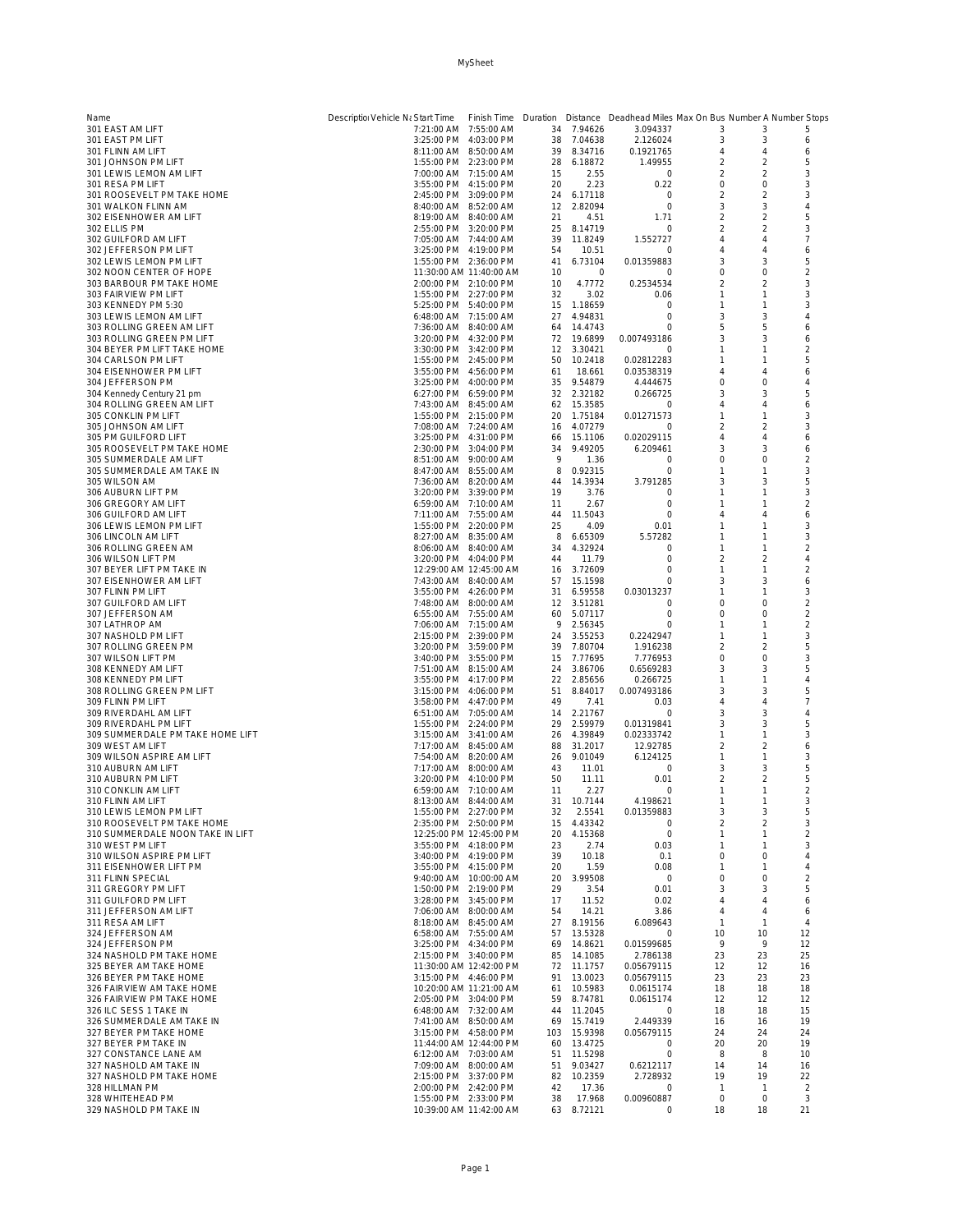| 330 EAST AM                       | 7:04:00 AM 7:55:00 AM   |         | 51 10.7663  | 0             | 12             | 12             | 13             |
|-----------------------------------|-------------------------|---------|-------------|---------------|----------------|----------------|----------------|
| 330 EAST PM                       | 3:25:00 PM 4:31:00 PM   |         | 66 11.0658  | 0.2441759     | 12             | 12             | 14             |
| 330 FAIRVIEW PM TAKE HOME         | 2:05:00 PM 2:59:00 PM   |         | 54 18.1054  | 4.268918      | 18             | 18             | 25             |
| 330 LINCOLN AM                    | 8:02:00 AM 8:35:00 AM   |         | 33 5.52964  | 0             | 9              | 9              | 10             |
| 330 NASHOLD PM CLASS TAKE IN      | 10:34:00 AM 11:43:00 AM |         | 69 14.7597  | $\circ$       | 18             | 18             | 18             |
| 331 FAIRVIEW AM TAKE IN           | 6:56:00 AM 7:49:00 AM   |         | 53 7.60783  | 0             | 19             | 19             | 16             |
| 331 FAIRVIEW PM TAKE HOME         | 2:05:00 PM 3:13:00 PM   | 68      | 11.719      | 3.079811      | 16             | 16             | 18             |
| 331 REGIONAL ALOP TAKE HOME       | 7:25:00 PM 9:06:00 PM   |         | 101 25.9745 | 0.09099044    | 24             | 24             | 26             |
| 331 SUMMERDALE AM TAKE IN         | 8:07:00 AM 8:52:00 AM   |         | 45 8.03247  | 3.400032      | 17             | 17             | 15             |
| 331 SUMMERDALE PM TAKE HOME       | 3:15:00 PM   4:44:00 PM |         | 89 11.2639  | 0.02333742    | 24             | 24             | 23             |
| 332 AUBURN AM                     | 7:04:00 AM 7:55:00 AM   |         | 51 7.96676  | $\circ$       | 14             | 14             | 15             |
| 332 AUBURN PM                     | 3:25:00 PM 4:59:00 PM   |         | 94 11.4012  | 0.4996221     | 18             | 18             | 19             |
| 332 LEWIS LEMON PM                | 1:55:00 PM 2:41:00 PM   |         | 46 8.95217  | 0.01359883    | 16             | 16             | 20             |
| 332 SUMMERDALE AM TAKE HOME       | 11:30:00 AM 12:30:00 PM | 60      | 10.479      | 0.02333742    | 21             | 21             | 20             |
| 333 BEYER AM TAKE IN              | 7:55:00 AM 9:00:00 AM   |         | 65 13.4021  | 4.627954      | 16             | 16             | 19             |
| 333 NASHOLD AM TAKE HOME          | 10:30:00 AM 12:01:00 PM |         | 91 25.2189  | 0.2242947     | 20             | 20             | 22             |
| 333 NASHOLD AM TAKE IN            | 6:42:00 AM 7:50:00 AM   |         | 68 9.78509  | 0             | 22             | 22             | 22             |
| 333 NASHOLD PM TAKE HOME          | 2:15:00 PM 3:31:00 PM   |         | 76 9.23812  | 0.2392036     | 18             | 18             | 20             |
|                                   | 7:58:00 AM 9:04:00 AM   |         | 66 11.4373  |               | 15             | 15             | 17             |
| 334 BEYER AM CLASS TAKE IN        |                         |         |             | 1.512116      | 18             |                |                |
| 334 NASHOLD AM TAKE IN            | 6:49:00 AM 7:50:00 AM   |         | 61 11.1686  | 0<br>1.363926 |                | 18             | 18             |
| 334 NASHOLD PM TAKE HOME          | 2:15:00 PM 3:47:00 PM   | 92      | 17.866      |               | 21<br>9        | 21<br>9        | 23             |
| 401 BEYER AM CLASS TAKE IN        | 8:15:00 AM 9:05:00 AM   |         | 50 11.8968  | 0             |                |                | 8              |
| 401 BEYER PM CLASS TAKE HOME      | 3:15:00 PM 4:08:00 PM   |         | 53 7.87007  | 0.05679115    | 9              | 9              | 10             |
| 401 BEYER PM TAKE IN              | 12:09:00 PM 12:42:00 PM |         | 33 5.04659  | $\circ$       | 9              | 9              | 10             |
| 401 FAIRVIEW PM TAKE HOME         | 2:05:00 PM 3:12:00 PM   |         | 67 16.8919  | 6.516018      | 8              | 8              | 10             |
| 401 FAIRVIEW PM TAKE IN           | 10:44:00 AM 11:30:00 AM |         | 46 10.9603  | 0             | 9              | 9              | 9              |
| 401 NASHOLD AM CLASS TAKE IN      | 6:59:00 AM 7:55:00 AM   | 56      | 14.099      | $\circ$       | 9              | 9              | 10             |
| 402 1:30 PM CHANCELIGHT           | 1:25:00 PM 2:10:00 PM   |         | 45 12.4088  | 12.40879      | 0              | $\circ$        | $\overline{4}$ |
| 402 BEYER AM CLASS TAKE HOME      | 11:30:00 AM 12:27:00 PM |         | 57 11.7641  | 0.05679115    | 9              | 9              | 10             |
| 402 BEYER AM TAKE IN              | 8:07:00 AM 9:07:00 AM   |         | 60 17.0586  | 6.152574      | 9              | 9              | 10             |
| 402 CHERRY VALLEY AM              | 6:09:00 AM 7:05:00 AM   |         | 56 16.9803  | 0             | 7              | 7              | 8              |
| 402 FAIRVIEW AM TAKE HOME         | 10:20:00 AM 11:15:00 AM |         | 55 10.6864  | $\circ$       | 8              | 8              | 8              |
| 402 NASHOLD AM TAKE IN            | 7:15:00 AM 7:52:00 AM   |         | 37 7.35047  | 0             | 8              | 8              | 10             |
| 402 NASHOLD PM TAKE HOME          | 2:15:00 PM 2:55:00 PM   |         | 40 9.61603  | 3.74803       | 8              | 8              | 10             |
| 402 SUMMERDALE PM TAKE HOME       | 3:30:00 PM 4:04:00 PM   |         | 34 11.6326  | 0.02333742    | 9              | 9              | 10             |
| 403 BEYER AM CLASS TAKE IN        | 8:27:00 AM 8:48:00 AM   |         | 21 7.89585  | 1.391407      | 7              | $\overline{7}$ | 8              |
| 403 ELLIS AM                      | 7:21:00 AM 8:24:00 AM   | 63      | 15.877      | 4.456377      | 8              | 8              | 11             |
| 403 FAIRIVEW AM TAKE HOME         | 10:20:00 AM 11:24:00 AM |         | 64 13.3754  | 3.083582      | 9              | 9              | 11             |
| 403 FAIRVIEW PM TAKE HOME         | 2:05:00 AM 3:35:00 AM   |         | 90 23.3737  | 7.019531      | 7              | 7              | 11             |
| 403 GUILFORD PM                   | 3:25:00 PM 5:07:00 PM   |         | 102 25.8329 | 0.02029115    | 11             | 11             | 12             |
| 403 WELSH AM                      | 6:33:00 AM 7:12:00 AM   |         | 39 9.27113  | $\circ$       | 8              | 8              | 9              |
| 404 CHERRY VALLEY AM              | 6:24:00 AM 7:00:00 AM   |         | 36 10.3477  | $\circ$       | 5              | 5              | 6              |
| 404 CONKLIN PM                    | 1:55:00 PM 2:26:00 PM   | 31      | 7.08        | 5.8           | 3              | 3              | 7              |
| 404 FAIRVIEW AM TAKE HOME         | 10:20:00 AM 11:18:00 AM |         | 58 14.7399  | 3.814771      | 9              | 9              | 11             |
| 404 MENTA AM                      | 8:27:00 AM 8:56:00 AM   |         | 29 9.35416  | 0.4747247     | 4              | 4              | 6              |
| 404 SUMMERDALE AM TAKE HOME       | 11:45:00 AM 12:42:00 PM |         | 57 13.0588  | 1.362385      | 9              | 9              | 11             |
| 404 WILSON AM                     | 7:30:00 AM 8:13:00 AM   |         | 43 12.4824  | $\circ$       | 6              | 6              | 7              |
| 404 WILSON PM                     | 3:20:00 PM 3:53:00 PM   |         | 33 11.8668  | 0.1043771     | 5              | 5              | $\overline{7}$ |
|                                   | 11:45:00 AM 12:40:00 PM |         | 55 12.8514  | 3.932295      | 8              | 8              | 10             |
| 405 BEYER PM TAKE IN              |                         |         |             |               |                |                | 9              |
| 405 FAIRVIEW PM TAKE IN           | 10:50:00 AM 11:30:00 AM |         | 40 9.18167  | 0             | 8              | 8              |                |
| 405 FLINN AM                      | 8:32:00 AM 8:50:00 AM   | 18      | 10.88       | $\circ$       | 1              | 1              | $\overline{2}$ |
| 405 KENNEDY AM                    | 7:56:00 AM 8:25:00 AM   | 29      | 6.39        | $\circ$       | 7              | 7              | 8              |
| 405 Kennedy Century 21 pm         | 6:25:00 PM 7:08:00 PM   |         | 43 6.27988  | 0.266725      | $\overline{7}$ | 7              | 9              |
| 405 SPRING CREEK AM               | 6:20:00 AM 7:25:00 AM   |         | 65 12.4145  | 0             | 8              | 8              | 9              |
| 405 SUMMERDALE AM TAKE IN         | 8:55:00 AM 9:14:00 AM   |         | 19 2.94725  | 2.947245      | 0              | $\circ$        | $\overline{2}$ |
| 405 WILSON AM                     | 8:20:00 AM 8:20:00 AM   | $\circ$ | 0           | 0             | 0              | 0              | $\mathbf{1}$   |
| 405 WILSON PM                     | 3:15:00 PM 3:59:00 PM   |         | 44 8.47363  | 0.1043771     | 4              | $\overline{4}$ | 6              |
| 406 FAIRIVEW PM TAKE IN           | 11:00:00 AM 11:42:00 AM |         | 42 7.41614  | $\circ$       | 7              | 7              | 9              |
| 406 FAIRVIEW AM TAKE IN           | 7:10:00 AM 7:45:00 AM   |         | 35 6.42299  | $\circ$       | 9              | 9              | 9              |
| 406 MCINTOSH PM                   | 1:55:00 PM 3:08:00 PM   |         | 73 14.9685  | 0.03202179    | 7              | 7              | 11             |
| 406 ROLLING GREEN AM              | 8:01:00 AM 8:45:00 AM   |         | 44 10.4138  | 0             | 8              | 8              | 9              |
| 406 ROLLING GREEN PM              | 3:20:00 PM 4:15:00 PM   |         | 55 9.81075  | 0.3393012     | 8              | 8              | 10             |
| 406 SUMMERDALE PM CLASS TAKE IN   | 12:00:00 PM 12:35:00 PM | 35      | 10.96       | 4.661937      | 9              | 9              | 11             |
| 407 NASHOLD AM TAKE IN            | 7:06:00 AM 7:50:00 AM   |         | 44 11.9622  |               | 8              | 8              | 9              |
| 407 NASHOLD PM CLASS TAKE IN      | 11:08:00 AM 11:40:00 AM |         | 32 6.19532  | 0             | 8              | 8              | 9              |
| 407 NASHOLD PM TAKE HOME          | 2:15:00 PM 3:20:00 PM   |         | 65 13.3099  | 2.368112      | 9              | 9              | 12             |
| 407 SUMMERDALE AM TAKE IN         | 8:02:00 AM 9:00:00 AM   |         | 58 13.9046  | 1.266188      | 8              | 8              | 10             |
| 407 SUMMERDALE PM CLASS TAKE HOME | 3:15:00 PM 3:42:00 PM   |         | 27 6.51829  | 0.02333742    | 9              | 9              | 12             |
| 407 SUMMERDALE PM CLASS TAKE IN   | 11:46:00 AM 12:40:00 PM |         | 54 14.5331  | 8.295498      | 3              | 3              | 5              |
| 408 AUBURN PM                     | 3:25:00 PM 4:15:00 PM   |         | 50 10.5717  | 0.4996221     | 5              | 5              | $\overline{7}$ |
| 408 FLINN SPECIAL PM              | 1:18:00 PM 1:21:00 PM   |         | 3 1.06345   | $\circ$       | $\circ$        | $\circ$        | $\overline{2}$ |
| 408 NASHOLD AM TAKE HOME          | 10:30:00 AM 11:30:00 AM |         | 60 10.1118  | $\circ$       | 9              | 9              | 11             |
| 408 NASHOLD PM TAKE HOME          | 2:15:00 PM 3:42:00 PM   |         | 87 16.9073  | 2.763335      | 7              | 7              | 12             |
| 408 SPRING CREEK AM               | 6:34:00 AM 7:07:00 AM   |         | 33 15.4932  | $\mathbf{0}$  | 6              | 6              | 7              |
| 408 SUMMERDALE AM                 | 8:21:00 AM 8:53:00 AM   |         | 32 11.5174  | 4.056818      | 7              | 7              | 11             |
| 408 SUMMERDALE PM CLASS TAKE IN   | 12:00:00 PM 12:45:00 PM |         | 45 9.02342  | $\circ$       | 5              | 5              | 6              |
| 409 EAST PM                       | 3:25:00 PM 4:33:00 PM   |         | 68 20.0945  | 0.2441759     | 7              | 7              | 11             |
| 409 FAIRVIEW AM TAKE IN           | 7:04:00 AM 7:45:00 AM   |         | 41 7.72223  | $\circ$       | 8              | 8              | 10             |
| 409 FAIRVIEW PM TAKE HOME         | 2:22:00 PM 2:49:18 PM   |         | 27 9.81785  | 3.042616      | 9              | 9              | 12             |
| 409 FAIRVIEW PM TAKE IN           | 10:42:00 AM 11:29:00 AM |         | 47 10.2213  | $\circ$       | 9              | 9              | 9              |
| 409 SUMMERDALE AM TAKE IN         | 8:10:00 AM  8:55:00 AM  | 45      | 10.379      | 5.413411      | 9              | 9              | 10             |
| 409 SUMMERDALE PM CLASS TAKE IN   | 11:48:00 AM 12:47:00 PM |         | 59 15.1557  | 1.332477      | 9              | 9              | 10             |
| 410 BEYER PM TAKE HOME            | 3:15:00 PM 4:16:00 PM   |         | 61 9.25871  | 0.000276373   | 9              | 9              | 11             |
| 410 FAIRVIEW PM TAKE HOME         | 2:05:00 PM 3:03:00 PM   |         | 58 7.83881  | 0.377967      | $\overline{7}$ | $\overline{7}$ | 10             |
| 410 NASHOLD AM TAKE IN            | 7:14:00 AM 7:50:00 AM   |         | 36 6.59671  | $\circ$       | 9              | 9              | 9              |
| 410 SUMMERDALE AM TAKE IN         | 7:50:00 AM 8:50:00 AM   |         | 60 16.1085  | 1.189718      | 7              | $\overline{7}$ | 8              |
| 411 BEYER AM TAKE IN              | 8:35:00 AM 9:00:00 AM   |         | 25 9.40031  | 1.853826      | 9              | 9              | 10             |
| 411 BEYER PM TAKE IN              | 11:56:00 AM 12:40:00 PM |         | 44 8.88033  | $\circ$       | 9              | 9              | 10             |
| 411 NASHOLD AM CLASS TAKE HOME    | 10:31:00 AM 11:36:00 AM |         | 65 12.8897  | 0.2242947     | 7              | $\overline{7}$ | 9              |
| 411 SPRING CREEK AM               | 6:44:00 AM 7:25:00 AM   |         |             | $\circ$       | 7              | 7              | 8              |
|                                   |                         |         | 41 10.0229  |               | 5              | 5              | 9              |
| 411 Welsh PM                      | 2:11:00 PM 2:45:00 PM   |         | 34 8.43137  | 3.504635      |                |                |                |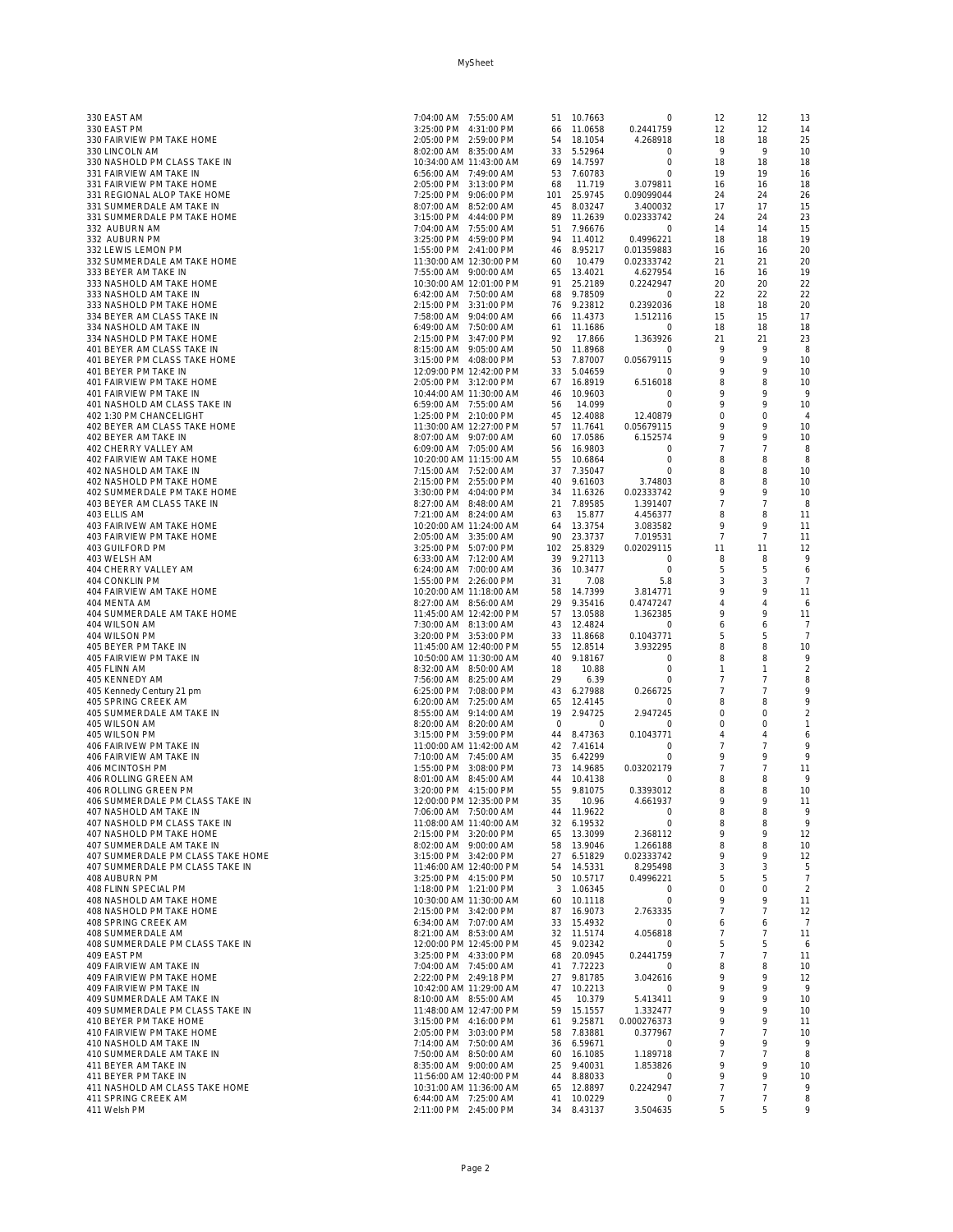| 411 WILSON AM                   | 7:25:00 AM 8:20:00 AM   |         | 55 19.4663  | 2.19678      | 6              | 6              | 6              |
|---------------------------------|-------------------------|---------|-------------|--------------|----------------|----------------|----------------|
| 411 WILSON PM                   | 3:20:00 PM 4:09:00 PM   |         | 49 13.1064  | 0.1043771    | 6              | 6              | 6              |
|                                 | 11:30:00 AM 12:30:00 PM | 60      | 10.022      | 0.05679115   | 6              | 6              | 7              |
| 412 BEYER AM TAKE HOME          |                         |         |             |              |                |                |                |
| 412 BEYER AM CLASS TAKE IN      | 8:25:00 AM 9:05:00 AM   |         | 40 7.56418  | 0.5718427    | 9              | 9              | 10             |
| 412 CHERRY VALLEY AM            | 6:12:00 AM 7:05:00 AM   | 53      | 15.59       | 0.74         | 5              | 5              | 7              |
| 412 NASHOLD AM CLASS TAKE HOME  | 10:30:00 AM 11:13:00 AM |         | 43 6.44845  | 0.6621776    | 8              | 8              | 8              |
| 412 WESTVIEW PM                 | 1:55:00 PM 2:18:00 PM   | 23      | 6.32        | 4.25         | $\overline{2}$ | $\overline{2}$ | 5              |
| 412 WILSON AM                   | 7:20:00 AM 8:20:00 AM   |         | 60 19.2561  | $\mathbf{0}$ | 5              | 5              | 6              |
| 412 WILSON PM                   | 3:20:00 PM 4:25:00 PM   |         | 65 17.9428  | 0.1043771    | 5              | 5              | 8              |
|                                 |                         |         |             |              |                |                |                |
| 413 AUBURN PM                   | 3:25:00 PM 4:14:00 PM   | 49      | 9.3997      | 0.4996221    | 6              | 6              | 9              |
| 413 FAIRVIEW AM TAKE IN         | 7:18:00 AM 7:45:00 AM   |         | 27 9.20738  | 0            | 9              | 9              | 7              |
| 413 FAIRVIEW PM TAKE HOME       | 2:05:00 PM 2:39:08 PM   |         | 34 12.8519  | 1.412882     | 9              | 9              | 12             |
| 413 ROOSEVELT PM CLASS TAKE IN  | 11:16:00 AM 12:00:00 PM | 44      | 9.7081      | $\circ$      | 9              | 9              | 10             |
|                                 |                         |         |             |              | 9              | 9              |                |
| 413 SUMMERDALE AM TAKE IN       | 8:08:00 AM 8:57:00 AM   |         | 49 10.1386  | 4.742771     |                |                | 12             |
| 414 BEYER AM TAKE IN            | 8:25:00 AM 9:03:00 AM   |         | 38 8.21802  | $\circ$      | 9              | 9              | 11             |
| 414 BEYER PM TAKE HOME          | 3:15:00 PM 4:16:00 PM   |         | 61 13.1261  | 4.261017     | 9              | 9              | 12             |
| 414 BEYER PM TAKE IN            | 11:57:00 AM 12:40:00 PM |         | 43 9.53502  | 2.581005     | 7              | 7              | 9              |
| 414 ELLIS AM                    | 7:23:00 AM 8:25:00 AM   |         | 62 15.8623  | 0            | 9              | 9              | 10             |
| 414 FAIRVIEW PM TAKE IN         | 10:53:00 AM 11:30:00 AM |         | 37 6.37144  | $\circ$      | 9              | 9              | 10             |
|                                 |                         |         |             |              |                |                |                |
| 414 NASHOLD AM TAKE IN          | 7:48:00 AM 7:48:00 AM   | $\circ$ | $\circ$     | $\circ$      | $\circ$        | $\circ$        | $\overline{1}$ |
| 414 ROOSEVELT PM TAKE HOME      | 2:30:00 PM 3:20:00 PM   |         | 50 7.39124  | $\circ$      | 9              | 9              | 12             |
| 414 WASHINGTON PM               | 1:55:00 PM 2:28:00 PM   |         | 33 6.78935  | 0.01969023   | $\overline{4}$ | 4              | 6              |
| 414 Welsh AM                    | 6:30:00 AM 7:15:00 AM   |         | 45 11.5291  | 0            | 6              | 6              | 8              |
| 415 BEYER AM CLASS TAKE IN      | 7:59:00 AM 8:41:00 AM   |         | 42 16.2109  | 3.834914     | 8              | 8              | 9              |
|                                 |                         |         |             |              |                |                |                |
| 415 BEYER PM CLASS TAKE HOME    | 3:15:00 PM 3:49:00 PM   |         | 34 6.48032  | 0.05679115   | 8              | 8              | 10             |
| 415 FAIRVIEW AM TAKE IN         | 7:02:00 AM 7:45:00 AM   |         | 43 12.2334  | 0            | 9              | 9              | 9              |
| 415 NASHOLD PM CLASS TAKE IN    | 10:46:00 AM 11:40:00 AM |         | 54 16.5513  | $\circ$      | 9              | 9              | 9              |
| 415 NASHOLD PM TAKE HOME        | 2:15:00 PM 3:05:00 PM   |         | 50 8.88593  | 3.973985     | 8              | 8              | 10             |
| 415 SUMMERDALE PM CLASS TAKE IN | 11:53:00 AM 12:40:00 PM |         | 47 15.3323  | 4.598648     | 6              | 6              | 8              |
| 416 BEYER AM TAKE IN            |                         |         |             |              | 8              | 8              | 9              |
|                                 | 7:57:00 AM 8:54:00 AM   |         | 57 12.3698  | $\circ$      |                |                |                |
| 416 FAIRVIEW PM TAKE HOME       | 2:05:00 PM 3:17:00 PM   |         | 72 15.1005  | $\circ$      | 9              | 9              | 9              |
| 416 ILC SESS 3 TAKE HOME        | 5:05:00 PM 5:42:00 PM   |         | 37 7.35699  | $\circ$      | $\overline{7}$ | $\overline{7}$ | 9              |
| 416 MCINTOSH AM                 | 6:34:00 AM 7:23:00 AM   | 49      | 15.84       | $\circ$      | 6              | 6              | 8              |
| 416 NASHOLD AM TAKE HOME        | 10:30:00 AM 11:33:00 AM | 63      | 19.819      | 0.2242947    | 9              | 9              | 11             |
| 416 ROOSEVELT AM TAKE IN        | 7:28:00 AM 8:05:00 AM   |         | 37 8.35981  | 0.2153936    | $\overline{7}$ | $\overline{7}$ | 9              |
|                                 |                         |         |             |              |                |                |                |
| 417 BEYER PM TAKE HOME          | 3:15:00 PM 4:00:00 PM   |         | 45 5.42845  | 0.000276373  | 8              | 8              | 9              |
| 417 FAIRVIEW AM TAKE HOME       | 10:20:00 AM 10:53:00 AM |         | 33 3.5918   | 0            | $\overline{7}$ | 7              | $\overline{7}$ |
| 417 FAIRVIEW PM TAKE HOME       | 2:05:00 PM 3:10:00 PM   |         | 65 13.0592  | 5.300673     | 9              | 9              | 11             |
| 417 REGIONAL STAR AM            | 7:22:00 AM 8:25:00 AM   |         | 63 17.0028  | $\circ$      | 9              | 9              | 8              |
| 417 SUMMERDALE AM TAKE HOME     | 11:30:00 AM 12:16:00 PM |         | 46 9.91077  | 0.02333742   | 9              | 9              | 10             |
|                                 |                         |         |             |              |                |                |                |
| 417 SUMMERDALE AM TAKE IN       | 8:25:00 AM 8:57:00 AM   |         | 32 10.2925  | 4.007962     | 5              | 5              | 7              |
| 418 CONSTANCE LANE AM           | 6:26:00 AM 7:01:00 AM   |         | 35 7.01433  | 0            | 8              | 8              | 9              |
| 418 ELLIS 10:00 TAKE IN         | 9:50:00 AM 10:00:00 AM  |         | 10 1.77246  | $\circ$      | 1              | 1              | $\overline{2}$ |
| 418 FAIRVIEW PM TAKE IN         | 10:43:00 AM 11:32:00 AM |         | 49 10.1878  | 0            | 8              | 8              | 10             |
| 418 JEFFERSON PM                | 3:37:00 PM 4:15:00 PM   |         | 38 11.3052  | 0.01599685   | 4              | 4              | 7              |
|                                 |                         |         |             |              |                |                |                |
| 418 NASHOLD AM CLASS TAKE IN    | 7:20:00 AM 7:50:00 AM   |         | 30 6.2353   | 1.828453     | 8              | 8              | 10             |
| 418 NASHOLD PM TAKE HOME        | 2:15:00 PM 3:23:00 PM   |         | 68 12.7314  | 4.625584     | 9              | 9              | 12             |
| 418 ROLLING GREEN AM            | 8:00:00 AM 8:45:00 AM   |         | 45 10.9382  | 3.84877      | $\overline{7}$ | 7              | 10             |
| 418 SUMMERDALE PM CLASS TAKE IN | 11:59:00 AM 12:43:00 PM |         | 44 8.16119  | 2.394603     | 9              | 9              | 12             |
| 419 FAIRVIEW AM TAKE IN         | 6:53:00 AM 7:45:00 AM   |         | 52 12.8935  | $\circ$      | 9              | 9              | 10             |
|                                 |                         |         |             |              |                |                |                |
| 419 FAIRVIEW PM TAKE HOME       | 2:05:00 PM 2:45:38 PM   |         | 40 15.5422  | 7.446457     | 9              | 9              | 12             |
| 419 GUILFORD PM                 | 3:25:00 PM 4:28:00 PM   |         | 63 13.3632  | 0.02029115   | 7              | 7              | 10             |
| 419 NASHOLD PM CLASS TAKE IN    | 10:56:00 AM 11:40:00 AM |         | 44 11.2206  | 0            | 9              | 9              | 10             |
| 419 SUMMERDALE AM TAKE IN       | 8:10:00 AM 8:49:00 AM   |         | 39 9.28527  | $\circ$      | $\overline{7}$ | $\overline{7}$ | 10             |
| 419 SUMMERDALE PM CLASS TAKE IN | 11:58:00 AM 12:45:00 PM |         | 47 12.2287  | 1.632381     | $\overline{4}$ | 4              | 9              |
| 422 BEYER AM CLASS TAKE IN      | 8:16:00 AM  8:55:00 AM  | 39      | 9.844       | 1.601031     | 8              | 8              | 10             |
|                                 |                         |         |             |              |                |                |                |
| 422 FAIRVIEW AM TAKE IN         | 6:53:00 AM 7:45:00 AM   |         | 52 14.3157  | $\circ$      | 9              | 9              | 9              |
| 422 FAIRVIEW PM TAKE IN         | 10:51:00 AM 11:30:00 AM |         | 39 8.21205  | $\circ$      | $\circ$        | 9              | 9              |
| 422 FLINN SPECIAL PM            | 2:07:00 AM 2:17:00 PM   |         | 730 1.01501 | 0            | $\mathbf 0$    | $\circ$        | $\overline{2}$ |
| 422 NASHOLD PM TAKE HOME        | 2:15:00 PM 3:22:00 PM   |         | 67 13.4925  | 4.390153     | 8              | 8              | 11             |
| 422 SUMMERDALE PM TAKE HOME     | 3:15:00 PM 3:49:00 PM   | 34      | 7.3237      | 0.02333742   | 8              | 8              | 10             |
| 423 BEYER AM TAKE HOME          | 11:45:00 AM 11:59:00 AM |         | 14 2.52532  | 0            | 5              | 5              | 5              |
|                                 |                         |         |             |              |                |                |                |
| 423 bloom am                    | 6:53:00 AM 7:05:00 AM   | 12      | 4.1613      | $\circ$      | $\overline{1}$ | 1              | $\overline{2}$ |
| 423 CHANCELIGHT AM              | 7:59:00 AM 8:45:00 AM   |         | 46 15.2131  | 0.7833687    | 8              | 8              | 10             |
| 423 LINCOLN PM                  | 3:55:00 PM 4:31:00 PM   |         | 36 5.30274  | 0.5896849    | 4              | 4              | 7              |
| 423 MCINTOSH 9:15 TAKE HOME     | 8:45:00 AM 9:23:00 AM   |         | 38 3.43721  | 2.591453     | $\circ$        | $\circ$        | $\overline{4}$ |
| 423 NASHOLD AM TAKE IN          | 7:18:00 AM 7:50:00 AM   |         | 32 6.27891  | 0            | 9              | 9              | 10             |
| 423 NASHOLD PM TAKE HOME        | 2:15:00 PM 3:29:00 PM   | 74      | 18.517      | 5.317464     | 9              | 9              | 11             |
|                                 |                         |         | 43 10.6159  | $\circ$      | 8              | 8              | 9              |
| 424 CHANCELIGHT AM              | 8:02:00 AM 8:45:00 AM   |         |             |              |                |                |                |
| 424 FAIRVIEW AM TAKE HOME       | 10:20:00 AM 11:10:00 AM |         | 50 7.24567  | 0.0615174    | 8              | 8              | 9              |
| 424 FROBERG PM                  | 1:55:00 PM 2:22:00 PM   | 27      | 7.3513      | 1.78841      | 3              | 3              | 6              |
| 424 NASHOLD AM TAKE IN          | 7:09:00 AM 7:50:00 AM   |         | 41 11.9762  | $\circ$      | 9              | 9              | 9              |
| 424 NASHOLD PM TAKE HOME        | 2:15:00 PM 3:23:00 PM   |         | 68 12.2363  | 5.274654     | $\overline{7}$ | 7              | 10             |
| 424 SUMMERDALE PM TAKE HOME     | 3:15:00 PM 4:13:00 PM   |         | 58 9.49138  | 0.02333742   | 8              | 8              | 10             |
| 425 BEYER AM TAKE HOME          | 11:30:00 AM 12:20:00 PM |         | 50 6.83682  | 0.05679115   | 9              | 9              | 10             |
|                                 |                         |         |             |              |                |                |                |
| 425 FAIRVIEW AM TAKE HOME       | 10:20:00 AM 11:09:00 AM | 49      | 7.1958      | 0.4111367    | 10             | 10             | 12             |
| 425 ILC 4 SESS TAKE IN          | 4:55:00 PM 5:00:00 PM   |         | 5 0.93146   | $\circ$      | 1              | $\overline{1}$ | $\overline{2}$ |
| 425 ILC SESS 3 TAKE HOME        | 5:05:00 PM 5:43:00 PM   | 38      | 6.8666      | $\circ$      | 9              | 9              | $\overline{7}$ |
| 425 SPRINGCREEK PM              | 1:55:00 PM 2:22:00 PM   |         | 27 4.03837  | $\circ$      | 3              | 3              | 5              |
| 427 BEYER PM TAKE IN            | 11:53:00 AM 12:41:00 PM |         | 48 10.4949  | $\circ$      | 8              | 8              | 8              |
|                                 |                         |         |             | $\circ$      | 9              | 9              | 9              |
| 427 FAIRVIEW AM TAKE IN         | 7:08:00 AM 7:45:00 AM   |         | 37 9.76165  |              |                |                |                |
| 427 MCINTOSH PM                 | 2:10:00 PM 2:54:14 PM   |         | 44 18.6834  | 0.03202179   | 8              | 8              | 11             |
| 427 NASHOLD AM CLASS TAKE HOME  | 10:30:00 AM 11:20:00 AM |         | 50 9.04477  | 0.2242947    | $\overline{Q}$ | 9              | 10             |
| 427 ROLLING GREEN PM            | 3:20:00 PM 4:16:00 PM   |         | 56 8.68816  | 0.007493186  | 8              | 8              | 11             |
| 427 SUMMERDALE AM TAKE IN       | 8:00:00 AM 8:58:00 AM   |         | 58 16.1726  | 3.729712     | 8              | 8              | 10             |
| 428 BEYER AM TAKE IN            | 8:00:00 AM 8:52:00 AM   |         | 52 12.3923  | 1.650807     | 9              | 9              | 11             |
|                                 |                         |         |             |              |                |                |                |
| 428 BEYER PM TAKE IN            | 11:41:00 AM 12:40:00 PM |         | 59 13.7063  | 3.65326      | 8              | 8              | 11             |
| 428 FAIRVIEW AM TAKE IN         | 7:16:00 AM 7:45:00 AM   |         | 29 7.15227  | $\circ$      | 7              | 7              | 7              |
| 428 FAIRVIEW PM TAKE HOME       | 2:05:00 PM 3:13:00 PM   | 68      | 14.3718     | 2.467574     | 8              | 8              | 11             |
| 428 FAIRVIEW PM TAKE IN         | 10:36:00 AM 11:35:00 AM | 59      | 15.0867     | 0            | 9              | 9              | 10             |
| 428 SUMMERDALE PM TAKE HOME     | 3:15:00 PM   4:24:00 PM | 69      | 12.772      | $\circ$      | 8              | 8              | 10             |
|                                 |                         |         |             |              |                |                |                |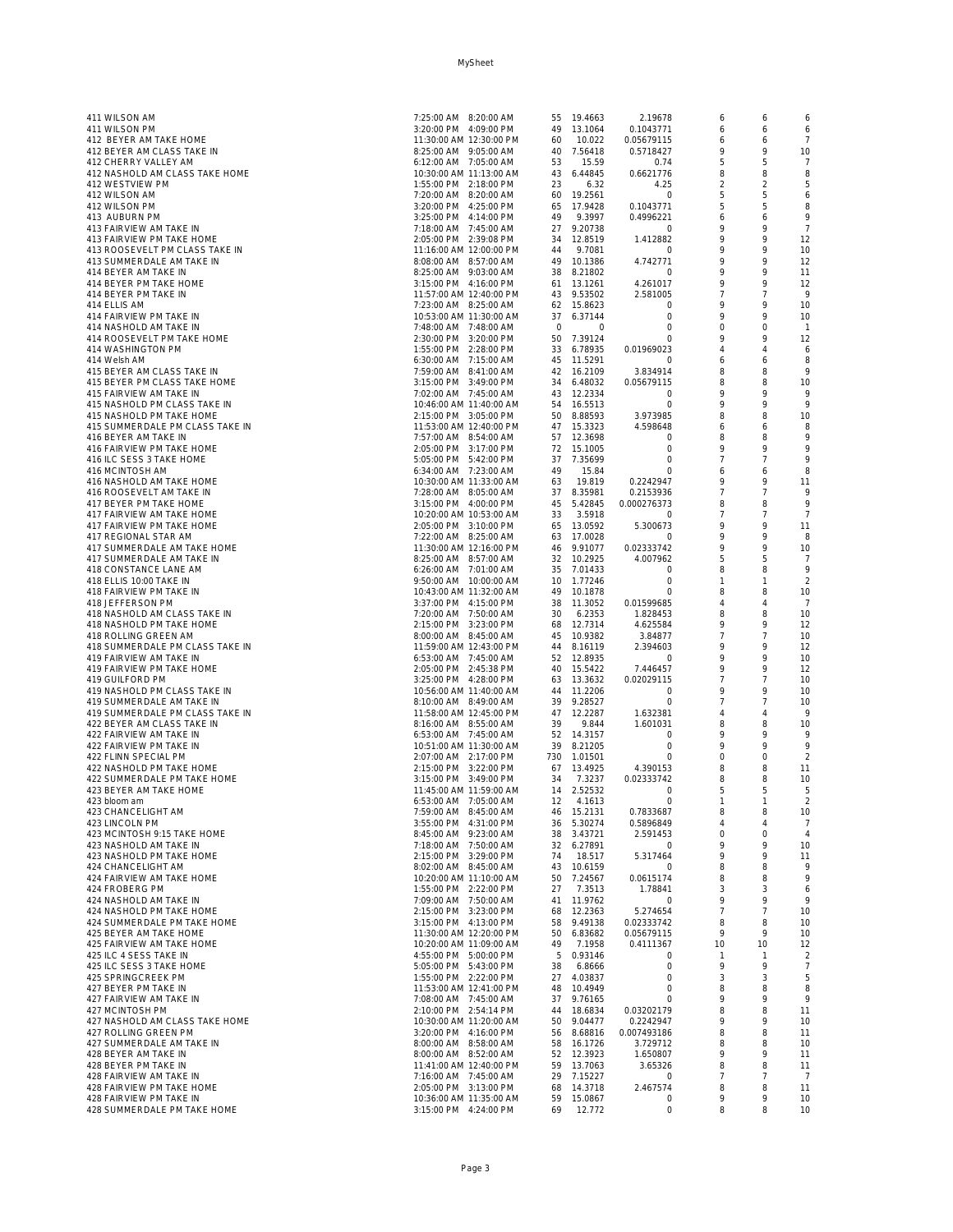| 501 CHANCELIGHT PM                | 3:40:00 PM 4:45:00 PM   |     | 65 18.2262 | 0.02093683   | 6              | 6              | 8              |
|-----------------------------------|-------------------------|-----|------------|--------------|----------------|----------------|----------------|
| 501 GUILFORD AM                   | 7:05:00 AM 7:55:00 AM   |     | 50 14.2476 | $\circ$      | 5              | 5              | 8              |
| 501 WEST AM                       | 8:02:00 AM 8:36:00 AM   |     | 34 7.82917 | 4.022758     | 6              | 6              | 8              |
| 502 CAMELOT GARDEN AM             | 7:04:00 AM 8:29:00 AM   |     | 85 26.9753 | 1.146536     | $\overline{4}$ | 4              | 9              |
|                                   |                         |     |            |              |                |                |                |
| 502 CAMELOT GARDEN PM             | 2:25:00 PM 3:55:00 PM   |     | 90 30.0096 | 1.229536     | $\overline{4}$ | 4              | 9              |
| 502 NASHOLD PM CLASS TAKE IN      | 11:19:00 AM 11:40:00 AM |     | 21 4.80545 | $\mathbf{0}$ | $\overline{4}$ | 4              | 5              |
| 503 BEYER PM TAKE HOME            | 3:15:00 PM 4:04:00 PM   |     | 49 9.51461 | 0.05679115   | 6              | 6              | 8              |
| 503 CHERRY VALLEY AM              | 6:19:00 AM 7:05:00 AM   |     | 46 13.5485 | $\circ$      | 5              | 5              | 6              |
| 503 FAIRVIEW AM TAKE IN           | 7:06:00 AM 7:50:00 AM   | 44  | 10.68      | $\circ$      | 6              | 6              | $\overline{7}$ |
|                                   |                         |     |            |              |                |                |                |
| 503 FLINN SC AM                   | 8:30:00 AM 8:55:00 AM   | 25  | 9.26       | $\circ$      | 3              | 3              | 5              |
| 503 ILC SESS 4 TAKE HOME          | 8:35:00 PM 9:31:00 PM   |     | 56 19.0701 | $\circ$      | 9              | 9              | 11             |
| 503 MENTA AM                      | 8:02:00 AM 9:00:00 AM   | 58  | 17.825     | 2.104295     | 6              | 6              | 8              |
| 503 MENTA PM                      | 2:40:00 PM 3:34:00 PM   |     | 54 16.0336 | 0            | 6              | 6              | 7              |
| 503 REGIONAL ALOP TAKE HOME       | 7:35:00 PM 8:28:00 PM   |     | 53 15.7949 | 0.09099044   | 9              | 9              | 11             |
|                                   |                         |     |            |              |                |                |                |
| 503 ROOSEVELT AM TAKE HOME        | 10:35:00 AM 11:15:00 AM |     | 40 5.77526 | 0.02361849   | 6              | 6              | 7              |
| 504 RESA PM                       | 3:55:00 PM 4:41:00 PM   |     | 46 8.60359 | 0.2207581    | 6              | 6              | 8              |
| 504 CAMELOT GARDEN PM             | 2:30:00 PM 3:56:00 PM   |     | 86 33.4473 | 0            | 1              | $\mathbf{1}$   | 6              |
| 504 CAMELOT GARDEN PRAIRIE AM     | 7:25:00 AM 8:30:00 AM   |     | 65 27.0061 | 0            | $\overline{2}$ | $\overline{a}$ | 3              |
| 505 HASKELL AM                    | 7:04:00 AM 7:42:00 AM   | 38  | 10.33      | 0            | 5              | 5              | 6              |
| 505 MCINTOSH PM                   | 2:00:00 PM 2:34:00 PM   |     | 34 9.66842 | 0.7682908    | $\mathbf{1}$   | $\mathbf{1}$   | 5              |
|                                   |                         |     |            |              |                |                |                |
| 505 SUMMERDALE PM TAKE HOME       | 3:15:00 PM 3:51:00 PM   |     | 36 4.95703 | 0.02333742   | 5              | 5              | 7              |
| 506 ALLENDALE AM                  | 6:17:00 AM 7:18:00 AM   |     | 61 29.3296 | 0            | $\mathbf{1}$   | $\overline{1}$ | 4              |
| 506 ALLENDALE PM                  | 2:45:00 PM 4:32:00 PM   | 107 | 29.18      | $\circ$      | $\mathbf{1}$   | $\mathbf{1}$   | 5              |
| 506 FLINN AM                      | 8:25:00 AM 9:00:00 AM   | 35  | 18.15      | $\circ$      | $\mathbf{1}$   | $\mathbf{1}$   | 2              |
| 507 ILC 4 SESS TAKE IN            | 4:41:00 PM 5:00:00 PM   |     | 19 6.49532 | 0            | 1              | $\mathbf{1}$   | $\overline{2}$ |
| 507 ILC SES 3 TAKE HOME           | 5:05:00 PM 5:25:00 PM   |     | 20 8.33919 | 1.131539     | 8              | 8              | 9              |
|                                   |                         |     |            |              |                |                |                |
| 507 LEWIS LEMON AM                | 6:34:00 AM 7:20:00 AM   |     | 46 11.2807 | $\mathbf{0}$ | 7              | 7              | 7              |
| 507 MCINTOSH PM                   | 1:55:00 PM 2:34:00 PM   | 39  | 6.42       | 0.03         | $\mathbf{1}$   | $\mathbf{1}$   | 3              |
| 507 MENTA PM                      | 2:35:00 PM 3:30:00 PM   | 55  | 16.037     | 0            | $\overline{7}$ | 7              | 8              |
| 507 NASHHOLD AM TAKE IN           | 7:20:00 AM 7:55:00 AM   |     | 35 11.1484 | 3.297838     | 4              | 4              | 6              |
| 507 ROLLING GREEN PM              | 3:25:00 PM 4:26:00 PM   |     | 61 15.4893 | 0.3393012    | 7              | 7              | 9              |
|                                   |                         |     |            |              |                |                |                |
| 507 SUMMERDALE AM TAKE IN         | 8:03:00 AM 8:55:00 AM   |     | 52 13.1644 | 4.984953     | 5              | 5              | 7              |
| 508 REGIONAL ALOP TAKE HOME       | 7:26:00 PM 8:35:00 PM   |     | 69 22.2592 | 0.09099044   | $\overline{7}$ | 7              | 8              |
| 508 SEAL AM                       | 7:10:00 AM 8:15:00 AM   |     | 65 26.0797 | $\circ$      | $\overline{4}$ | 4              | 5              |
| 508 SEAL PM                       | 2:30:00 PM 3:59:00 PM   |     | 89 35.0561 | $\circ$      | 5              | 5              | 5              |
| 510 FAIRVIEW PM TAKE IN           | 10:46:00 AM 11:30:00 AM |     | 44 13.4375 | 0            | 4              | 4              | 5              |
|                                   |                         |     |            |              | 5              |                |                |
| 510 GUILFORD AM                   | 6:55:00 AM 7:57:00 AM   |     | 62 18.1047 | 0            |                | 5              | 7              |
| 510 NASHOLD PM TAKE HOME          | 2:15:00 PM 3:17:00 PM   |     | 62 11.5977 | 0.379061     | 6              | 6              | 9              |
| 510 ROOSEVELT AM TAKE HOME        | 10:35:00 AM 11:03:00 AM |     | 28 3.61474 | 0.02361849   | 3              | 3              | 5              |
| 510 SUMMERDALE PM CLASS TAKE HOME | 3:30:00 PM 3:59:00 PM   |     | 29 5.44664 | 1.160694     | 6              | 6              | 9              |
| 510 WEST AM                       | 8:26:00 AM 8:50:00 AM   | 24  | 6.1317     | 0            | 5              | 5              | 6              |
| 510 WEST PM                       | 3:55:00 PM 4:30:00 PM   |     | 35 3.35072 | 0.02650973   | 6              | 6              | 8              |
|                                   |                         |     |            |              |                |                |                |
| 511 BEYER PM TAKE IN              | 11:53:00 AM 12:40:00 PM |     | 47 12.7528 | 2.320654     | 5              | 5              | 8              |
| 511 BROOKVIEW AM                  | 6:52:00 AM 7:05:00 AM   | 13  | 3.3        | 0            | $\sqrt{2}$     | 2              | 3              |
| 511 FLINN SPECIAL                 | 10:39:00 AM 10:45:00 AM |     | 6 2.76836  | $\circ$      | $\circ$        | $\circ$        | $\overline{2}$ |
| 511 NASHOLD PM CLASS TAKE IN      | 11:15:00 AM 11:40:00 AM |     | 25 4.24233 | $\circ$      | 6              | 6              | 6              |
| 511 RICHARDSON AM                 | 7:11:00 AM 8:15:00 AM   | 64  | 32.07      | 0            | 3              | 3              | 4              |
| 512 BEYER PM TAKE HOME            | 3:15:00 PM 4:07:00 PM   |     | 52 9.08741 | 0.05679115   | 6              | 6              | 7              |
|                                   |                         |     |            |              |                |                |                |
| 512 ELLIS PM                      | 10:55:00 AM 11:16:00 AM |     | 21 2.53217 | 2.532173     | $\mathbf{1}$   | $\mathbf{1}$   | 3              |
| 512 FAIRVIEW PM TAKE HOME         | 2:05:00 PM 2:28:00 PM   | 23  | 6.21       | 0.06         | 6              | 6              | 7              |
| 512 ILC SESS 3 TAKE HOME          | 5:05:00 PM 5:30:00 PM   |     | 25 7.51265 | 0            | 7              | 7              | 8              |
| 512 LATHROP 11:00 TAKE HOME       | 10:55:00 AM 11:05:00 AM |     | 10 0.83515 | 0.2040541    | 1              | 1              | 3              |
| 512 NASHOLD AM TAKE IN            | 7:09:00 AM 7:50:00 AM   |     | 41 10.6134 | 0            | 6              | 6              | 7              |
|                                   |                         |     |            |              |                |                |                |
| 512 SUMMERDALE AM TAKE HOME       | 11:30:00 AM 12:01:00 PM |     | 31 9.61544 | 0.02333742   | 6              | 6              | 6              |
| 512 SUMMERDALE AM TAKE IN         | 8:21:00 AM  8:55:00 AM  |     | 34 7.87087 | 1.014857     | 6              | 6              | 8              |
| 513 AM BEYER TAKE IN              | 7:48:00 AM 8:55:00 AM   |     | 67 24.6921 | 11.75791     | 6              | 6              | 8              |
| 513 BEYER AM TAKE HOME            | 11:30:00 AM 12:06:00 PM |     | 36 8.71371 | 0.05679115   | 6              | 6              | 7              |
| 513 ELLIS PM                      | 3:00:00 PM 3:52:00 PM   |     | 52 16.2537 | 5.871497     | 6              | 6              | 10             |
| 513 FAIRVIEW AM TAKE HOME         | 10:20:00 AM 11:18:00 AM |     | 58 15.9414 | 0.342116     | $\overline{4}$ | $\Delta$       | 8              |
|                                   |                         |     |            |              | 5              | 5              |                |
| 513 FAIRVIEW PM TAKE HOME         | 2:05:00 PM 2:43:00 PM   |     | 38 8.73248 | 0.65883      |                |                | 8              |
| 513 GALAPOGOS MIDDLE AM           | 6:53:00 AM 7:40:00 AM   |     | 47 13.4966 | 0            | 4              | 4              | 4              |
| 513 GALAPOGOS MIDDLE PM           | 4:07:00 PM 4:39:00 PM   |     | 32 12.2987 | 0.006811923  | $\overline{4}$ | 4              | 5              |
| 515 12:00 TAKE HOME LEWIS LEMON   | 11:55:00 AM 12:21:00 PM | 26  | 3.99       | 0.01         | 0              | $\circ$        | 3              |
| 515 FAIRVIEW AM TAKE IN           | 7:09:00 AM 7:45:00 AM   |     | 36 9.10373 | 0            | 6              | 6              | $\overline{7}$ |
| 515 SUMMERDALE AM TAKE IN         | 7:55:00 AM 9:03:00 AM   |     | 68 19.2069 | 5.18327      | 5              | 5              | $\overline{7}$ |
| 516 GENOA AM                      | 6:00:00 AM   6:46:00 AM |     | 46 2.38559 | 0            | $\overline{2}$ | 2              | 5              |
|                                   |                         |     |            |              |                |                |                |
| 516 GENOA PM                      | 2:30:00 PM 3:42:00 PM   | 72  | 4.98       | $\circ$      | 1              | $\mathbf{1}$   | 5              |
| 516 KENNEDY PM                    | 4:00:00 PM 4:28:00 PM   |     | 28 4.09063 | 0.266725     | 5              | 5              | $\overline{7}$ |
| 516 ROOSEVELT AM TAKE HOME        | 10:35:00 AM 11:19:00 AM |     | 44 7.81806 | 0            | 5              | 5              | 8              |
| 516 ROOSEVELT PM CLASS TAKE IN    | 11:49:00 AM 11:55:00 AM |     | 6 0.58219  | 0.05634044   | 1              | $\mathbf{1}$   | 3              |
| 517 FROBERG PM                    | 2:00:00 PM 2:28:00 PM   |     | 28 9.26457 | $\circ$      | $\overline{2}$ | $\overline{a}$ | $\overline{2}$ |
| 517 JEFFERSON AM                  | 7:28:00 AM 7:55:00 AM   |     | 27 6.40162 | 0            | 5              | 5              | 6              |
| 517 JEFFERSON PM                  | 3:25:00 PM 4:07:00 PM   |     | 42 10.2665 | 0.01599685   | 6              | 6              | 9              |
|                                   |                         |     |            |              |                |                |                |
| 517 REGIONAL STAR PM              | 2:20:00 PM 3:32:00 PM   |     | 72 16.3504 | 0.09099044   | 5              | 5              | $\overline{7}$ |
| 517 RIVERDAHL AM                  | 6:12:00 AM 7:08:00 AM   |     | 56 14.5745 | $\circ$      | $\overline{7}$ | 7              | 8              |
| 518 NASHOLD PM CLASS TAKE IN      | 11:16:00 AM 11:40:00 AM |     | 24 7.21792 | $\circ$      | 6              | 6              | 5              |
| 518 SEAL AM                       | 6:45:00 AM 8:15:00 AM   | 90  | 35.28      | $\circ$      | $\overline{2}$ | 2              | 4              |
| 518 SEAL PM                       | 6:00:00 AM 7:32:00 AM   | 92  | 34.31      | $\mathbf 0$  | $\overline{2}$ | $\overline{a}$ | 4              |
| 519 AUBURN AM                     | 7:18:00 AM 7:55:00 AM   |     | 37 9.78246 | $\mathbf 0$  | 5              | 5              | 6              |
|                                   |                         |     |            |              |                |                |                |
| 519 BLOOM PM                      | 1:55:00 PM 2:27:00 PM   | 32  | 8.34       | 4.2          | 5              | 5              | 6              |
| 519 RESA AM                       | 8:19:00 AM 8:45:00 AM   | 26  | 6.88       | $\circ$      | $\overline{4}$ | 4              | 6              |
| 520 ILC SESS 3 TAKE HOME          | 5:05:00 PM 5:56:00 PM   |     | 51 18.3667 | $\circ$      | 6              | 6              | 7              |
| 520 JEFFERSON AM                  | 7:00:00 AM 7:53:00 AM   |     | 53 19.3502 | 0            | 4              | 4              | 6              |
| 520 MCINTOSH PM                   | 1:56:00 PM 2:34:00 PM   |     | 38 7.61715 | 0.03202179   | 6              | 6              | 8              |
| 520 RESA PM                       | 3:55:00 PM 4:30:00 PM   | 35  | 4.744      | 0.2207581    | 6              | 6              | 8              |
|                                   |                         |     |            |              |                |                |                |
| 520 SUMMERDALE PM TAKE HOME       | 3:15:00 PM 3:32:00 PM   | 17  | 3.7978     | 0.023337     | 5              | 5              | 9              |
| 520 WEST AM                       | 8:06:00 AM 8:44:00 AM   |     | 38 11.9011 | $\circ$      | 5              | 5              | 6              |
| 521 BEYER AM TAKE HOME            | 11:30:00 AM 11:51:00 AM |     | 21 3.53683 | 0.7051623    | 6              | 6              | 8              |
| 521 BEYER PM TAKE HOME            | 3:15:00 PM 4:06:00 PM   |     | 51 9.56524 | 0.05679115   | 6              | 6              | 8              |
| 521 EISENHOWER AM                 | 8:02:00 AM 8:39:00 AM   | 37  | 15.97      | 0.36         | 5              | 5              | 7              |
| 521 GUILFORD AM                   | 7:14:00 AM 7:55:00 AM   |     | 41 10.8049 | $\circ$      | 7              | 7              | 8              |
|                                   |                         |     |            |              |                |                |                |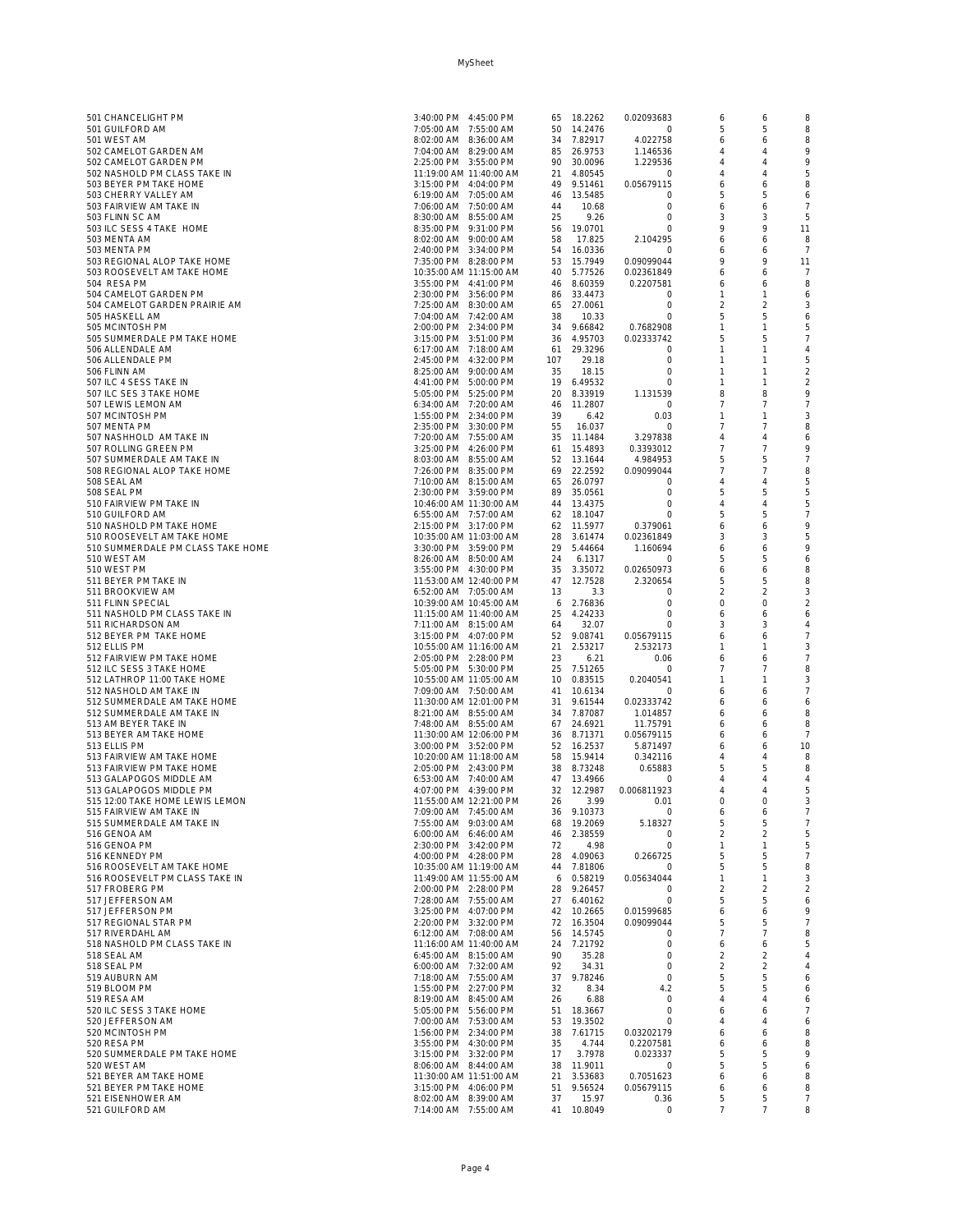| 521 LATHROP PM                                          | 1:55:00 PM 3:17:00 PM                            | 82<br>24.041               | 7.598165              | 7                   | 7                 | 9              |
|---------------------------------------------------------|--------------------------------------------------|----------------------------|-----------------------|---------------------|-------------------|----------------|
| 521 ROOSEVELT AM TAKE HOME                              | 10:35:00 AM 11:00:00 AM                          | 25 3.46072                 | 0.02361849            | 3                   | 3                 | 5              |
| 522 CONKLIN AM                                          | 6:36:00 AM 7:10:00 AM                            | 34 7.99189                 | 5.14101               | 4                   | 4                 | 6              |
| 522 NASHOLD PM TAKE IN                                  | 10:42:00 AM 11:40:00 AM                          | 58 18.0422                 | 0                     | $\overline{4}$      | 4                 | $\overline{4}$ |
| 522 SUMMERDALE CLASS PM TAKE HOME                       | 3:15:00 PM 3:57:00 PM                            | 42<br>7.0827               | 1.985727              | 6                   | 6                 | 8              |
| 523 CAMELOT GARDEN AM                                   | 6:59:00 AM 8:25:00 AM                            | 29.32<br>86                | 0                     | 4                   | 4                 | 5              |
| 523 CAMELOT GARDEN PM                                   | 2:30:00 PM 3:49:00 PM                            | 79 29.0289                 | $\Omega$              | $\overline{4}$      | 4                 | 6              |
| 524 CHANCELIGHT AM                                      | 8:13:00 AM  8:45:00 AM                           | 32 7.46245                 | $\circ$               | $\overline{7}$      | 7                 | 8              |
| 524 CHERRY VALLEY AM                                    | 6:23:00 AM 7:00:00 AM                            | 37 10.9167                 | 0                     | 6                   | 6                 | 7              |
| 524 CONSTANCE LANE PM                                   | 1:55:00 PM 2:35:00 PM                            | 40 9.58082                 | 1.873951              | 5                   | 5                 | 10             |
| 524 ELLIS PM                                            | 2:55:00 PM 3:50:00 PM                            | 55 15.0327                 | 5.12877               | 7                   | 7                 | 10             |
| 524 NASHOLD AM CLASS TAKE HOME                          | 10:30:00 AM 11:21:00 AM                          | 51<br>11.134               | 1.826474              | 6                   | 6                 | 9              |
| 524 RESA PM                                             | 3:55:00 PM 4:48:00 PM                            | 53 13.2596                 | 0.2207581             | $\overline{4}$      | 4                 | 8              |
| 524 SUMMERDALE AM TAKE HOME                             | 11:30:00 AM 12:17:00 PM                          | 47 7.75934                 | 0.02333742            | 6                   | 6                 | 8              |
| 525 BLOOM AM                                            | 6:49:00 AM 7:05:00 AM                            | 16 3.80637                 | $\mathbf{0}$          | $\overline{4}$      | 4                 | $\overline{4}$ |
| 525 JEFFERSON AM                                        | 7:06:00 AM 8:07:00 AM                            | 61 17.0611                 | 2.742895              | 6                   | 6                 | 8<br>7         |
| 525 NASHOLD PM CLASS TAKE IN<br>525 RESA AM             | 11:02:00 AM 11:45:00 AM<br>8:03:00 AM 8:46:00 AM | 43 9.73272<br>43 13.7456   | 0<br>2.908541         | 6<br>$\overline{4}$ | 6<br>4            | 7              |
| 525 RIVERDAHL PM                                        | 1:55:00 PM 2:34:00 PM                            | 39 10.2581                 | 0.2991795             | 5                   | 5                 | 7              |
| 526 BEYER AM TAKE HOME                                  | 11:30:00 AM 12:05:00 PM                          | 35 6.66048                 | 0.05679115            | 6                   | 6                 | 6              |
| 526 LATHROP AM                                          | 6:23:00 AM 7:20:00 AM                            | 57<br>15.67                | $\circ$               | 6                   | 6                 | 7              |
| 526 NASHOLD AM TAKE HOME                                | 10:30:00 AM 11:05:00 AM                          | 35 3.38139                 | 0.2242947             | 6                   | 6                 | 8              |
| 526 SUMMERDALE AM TAKE IN                               | 8:32:00 AM 9:00:00 AM                            | 28 9.93101                 | $\circ$               | 1                   | 1                 | 2              |
| 527 AUBURN AM                                           | 7:24:00 AM 8:03:00 AM                            | 39 8.98594                 | 2.390256              | $\overline{7}$      | 7                 | 8              |
| 527 CHERRY VALLEY PM                                    | 2:00:00 PM 2:57:00 PM                            | 57 15.8498                 | 0.02251435            | 7                   | 7                 | 9              |
| 527 EISENHOWER AM                                       | 8:00:00 AM 8:39:00 AM                            | 39 11.7435                 | 1.677576              | 5                   | 5                 | $\overline{7}$ |
| 527 ELLIS PM                                            | 2:50:00 PM 3:37:00 PM                            | 47 10.4165                 | 1.994597              | $\overline{7}$      | 7                 | 10             |
| 527 FAIRVIEW AM TAKE HOME                               | 10:20:00 AM 11:23:00 AM                          | 63 14.8312                 | 0                     | 6                   | 6                 | 8              |
| 527 MCINTOSH AM                                         | 6:36:00 AM 7:23:00 AM                            | 47 11.5121                 | 0.8986729             | 5                   | 5                 | 8              |
| 527 RESA PM                                             | 3:55:00 PM 4:48:00 PM                            | 53<br>12.67                | 0.22                  | 5                   | 5                 | 8              |
| 528 ELLIS PM                                            | 2:50:00 PM 3:23:00 PM                            | 33 9.05343                 | 0.06562781            | 4                   | 4                 | 6              |
| 528 HASKELL PM                                          | 2:25:00 PM 2:46:00 PM                            | 21 9.86587                 | 2.708829              | 5                   | 5                 | 7              |
| 528 MCINTOSH AM                                         | 6:50:00 AM 7:23:00 AM                            | 33<br>7.92                 | $\circ$               | 6                   | 6                 | 7              |
| 528 RIVERDAHL pm                                        | 1:55:00 PM 2:19:00 PM                            | 24<br>7.03                 | 0                     | 3                   | 3                 | 5              |
| 529 ELLIS AM                                            | 7:24:00 AM 8:34:00 AM                            | 70 19.1555                 | 1.732541              | 7                   | 7                 | 10             |
| 529 FROBERG AM                                          | 6:24:00 AM 7:30:00 AM                            | 66 18.5233                 | $\circ$               | 7                   | 7                 | 7              |
| 529 JEFFERSON PM                                        | 3:25:00 PM 4:27:00 PM                            | 62<br>13.67                | 0.02                  | 6                   | 6                 | 8              |
| 529 JOHNSON PM                                          | 1:55:00 PM 2:32:00 PM                            | 37 4.13115                 | 0.01243573            | 6                   | 6                 | 8              |
| 529 NASHOLD PM CLASS TAKE IN                            | 10:59:00 AM 11:40:00 AM<br>2:30:00 PM 3:25:00 PM | 41 12.8551                 | 0                     | 5<br>$\overline{4}$ | 5                 | 6              |
| 529 ROOSEVELT PM TAKE HOME<br>529 SUMMERDALE AM TAKE IN | 8:35:00 AM 8:54:00 AM                            | 55 17.4806<br>19 4.13216   | 1.486695<br>0.4497146 | 5                   | 4<br>5            | 8<br>7         |
| 530 KENNEDY PM                                          | 3:55:00 PM 4:26:00 PM                            | 31 4.06184                 | 0.266725              | 4                   | 4                 | 6              |
| 530 BEYER AM TAKE HOME                                  | 11:30:00 AM 12:24:00 PM                          | 54 13.4087                 | 0.056791              | 6                   | 6                 | 9              |
| 530 HILLMAN PM                                          | 2:00:00 PM 2:13:00 PM                            | 13 5.20452                 | 0                     | $\mathbf{1}$        | $\mathbf{1}$      | $\overline{2}$ |
| 530 ILC SESS 4 TAKE HOME                                | 8:35:00 PM 9:17:54 PM                            | 42 16.1573                 | $\circ$               | 13                  | 13                | 15             |
| 530 KENNEDY AM                                          | 8:00:00 AM 8:25:00 AM                            | 25 6.52982                 | $\circ$               | 5                   | 5                 | 6              |
| 530 MCINTOSH AM                                         | 6:50:00 AM 7:19:00 AM                            | 29 7.56551                 | $\circ$               | 6                   | 6                 | 7              |
| 530 MENTA PM                                            | 2:35:00 PM 3:22:00 PM                            | 47 14.5813                 | $\circ$               | 6                   | 6                 | 8              |
| 530 NASHOLD AM TAKE HOME                                | 10:30:00 AM 11:08:00 AM                          | 38 6.90081                 | $\circ$               | 5                   | 5                 | 6              |
| 530 REGIONAL ALOP TAKE HOME                             | 7:30:00 PM 8:09:00 PM                            | 39<br>8.1184               | 0                     | 8                   | 8                 | 9              |
| 530 RESA AM                                             | 8:15:00 AM 8:43:00 AM                            | 28<br>7.69                 | 2.13                  | 5                   | 5                 | 7              |
| 530 SIUMMERDALE PM TAKE HOME                            | 3:15:00 PM 4:07:00 PM                            | 52 8.11191                 | 1.093189              | 6                   | 6                 | 9              |
| 531 BEYER PM TAKE HOME                                  | 3:15:00 PM 4:21:00 PM                            | 66 13.9019                 | 0.05679115            | 6                   | 6                 | 7              |
| 531 EAST AM                                             | 7:16:00 AM 7:56:00 AM                            | 40 12.2035                 | $\circ$               | 6                   | 6                 | 6              |
| 531 EISENHOWER AM                                       | 8:00:00 AM 8:40:00 AM                            | 40 15.3737                 | 2.29454               | 4                   | 4                 | 5              |
| 531 FAIRVIEW PM TAKE IN                                 | 11:14:00 AM 11:33:00 AM                          | 19 3.58954                 | 0                     | 6                   | 6                 | 6              |
| 531 HILLMAN 10:50 TAKE HOME<br>531 SPRING CREEK PM      | 10:45:00 AM 10:57:00 AM<br>1:55:00 PM 2:39:00 PM | 12<br>1.05<br>8.4328<br>44 | 0.1<br>$\circ$        | $\mathbf{1}$<br>5   | $\mathbf{1}$<br>5 | 3<br>7         |
| 532 BEYER PM TAKE HOME                                  | 3:15:00 PM 4:11:00 PM                            | 56 6.72911                 | 0.8951004             | 6                   | 6                 | 8              |
| 532 CONSTANCE LANE PM                                   | 2:11:00 PM 2:39:00 PM                            | 28 6.56787                 | 0.1407733             | 6                   | 6                 | 8              |
| 532 FAIRVIEW PM TAKE IN                                 | 10:37:00 AM 11:30:00 AM                          | 53 14.8019                 | $\circ$               | 6                   | 6                 | 6              |
| 532 SUMMERDALE PM TAKE IN                               | 12:17:00 PM 12:40:00 PM                          | 23 4.84509                 | 0                     | 5                   | 5                 | 6              |
| 532 WEST PM                                             | 3:55:00 PM 4:49:00 PM                            | 54<br>12.53                | 0.17                  | 6                   | 6                 | 8              |
| 533 AUBURN PM                                           | 3:30:00 PM 4:29:00 PM                            | 59<br>14.53                | 0.5                   | 5                   | 5                 | $\overline{7}$ |
| 533 CARLSON PM                                          | 1:55:00 PM 2:40:00 PM                            | 45<br>8.72                 | 0.03                  | 6                   | 6                 | 8              |
| 533 ELLIS PM                                            | 2:55:00 PM 3:40:00 PM                            | 45 12.9687                 | 5.01046               | 5                   | 5                 | 8              |
| 533 ROLLING GREEN AM                                    | 7:39:00 AM 8:40:00 AM                            | 22.1495<br>61              | 1.405578              | 6                   | 6                 | 8              |
| 533 SPRINGCREEK AM                                      | 6:43:00 AM 7:24:00 AM                            | 41<br>12.24                | $\Omega$              | $\overline{4}$      | 4                 | 6              |
| 533 SUMMERDALE AM TAKE HOME                             | 11:30:00 AM 12:30:00 PM                          | 60<br>15.3461              | 0.023337              | 6                   | 6                 | 8              |
| 534 CONSTANCE LANE PM                                   | 1:50:00 PM 2:29:00 PM                            | 39 11.0118                 | 4.384265              | 6                   | 6                 | 10             |
| 534 EISENHOWER PM                                       | 3:55:00 PM 4:51:00 PM                            | 56 11.7845                 | 0.03538319            | 6                   | 6                 | 8              |
| 534 MARSHALL PM                                         | 2:50:00 PM 3:51:00 PM                            | 61 18.3031                 | $\circ$               | 3                   | 3                 | 5              |
| 534 NASHOLD AM TAKE IN                                  | 7:23:00 AM 7:55:00 AM                            | 32 7.25239                 | 1.775667              | 6<br>5              | 6                 | 8<br>7         |
| 534 NASHOLD PM CLASS TAKE IN<br>534 ROLLING GREEN AM    | 10:53:00 AM 11:40:00 AM<br>8:06:00 AM 8:47:00 AM | 47 11.5561<br>41 11.6311   | $\circ$<br>$\circ$    | $\overline{7}$      | 5<br>7            | 8              |
| 534 WHITEHEAD AM                                        | 6:46:00 AM 7:05:00 AM                            | 19 5.82684                 | $\circ$               | $\overline{2}$      | $\overline{2}$    | 3              |
| 535 BEYER AM TAKE IN                                    | 7:50:00 AM 8:57:00 AM                            | 67 19.4582                 | 1.833674              | 6                   | 6                 | 9              |
| 535 BEYER PM TAKE IN                                    | 11:48:00 AM 12:40:00 PM                          | 52 14.0651                 | 5.719957              | 6                   | 6                 | 7              |
| 535 CHERRY VALLEY PM                                    | 1:55:00 PM 2:55:00 PM                            | 60 13.5974                 | 0.02251435            | 6                   | 6                 | 8              |
| 535 FAIRVIEW AM TAKE IN                                 | 7:14:00 AM 7:45:00 AM                            | 31 8.15895                 | $\circ$               | 5                   | 5                 | 6              |
| 535 FAIRVIEW PM TAKE IN                                 | 11:11:00 AM 11:37:00 AM                          | 26 4.73478                 | $\circ$               | 6                   | 6                 | 7              |
| 535 KENNEDY PM                                          | 3:55:00 PM 4:22:00 PM                            | 27 3.36451                 | 0.266725              | $\overline{2}$      | 2                 | 5              |
| 535 SUMERDALE PM CLASS TAKE HOME                        | 3:15:00 PM 3:47:00 PM                            | 32 6.59085                 | 0.02333742            | $\overline{7}$      | 7                 | 9              |
| 535 WASHINGTON AM                                       | 6:54:00 AM 6:58:00 AM                            | 4 3.90736                  | $\circ$               | 3                   | 3                 | 4              |
| 536 BEYER AM TAKE HOME                                  | 11:30:00 AM 12:03:00 PM                          | 33 7.19357                 | 0.000276              | 6                   | 6                 | 8              |
| 536 CHANCELIGHT PM                                      | 3:40:00 PM 4:47:00 PM                            | 16.2465<br>67              | 0.02093683            | 7                   | 7                 | 9              |
| 536 CHERRY VALLEY PM                                    | 1:55:00 PM 2:36:00 PM                            | 9.95<br>41                 | 0.02                  | 3                   | 3                 | 5              |
| 536 CONSTANCE LANE AM                                   | 6:25:00 AM 7:00:00 AM                            | 35<br>8.66                 | $\circ$               | $\overline{7}$      | 7                 | 8              |
| 536 ROOSEVELT AM TAKE HOME                              | 10:35:00 AM 11:11:00 AM                          | 4.94276<br>36<br>41        | 0.1378805             | $\overline{4}$<br>5 | 4<br>5            | 7              |
| 537 CONSTANCE LANE PM<br>537 ELLIS PM                   | 1:55:00 PM 2:36:00 PM<br>2:55:00 PM 3:14:00 PM   | 7.32<br>4.73<br>19         | 0.14<br>$\circ$       | 3                   | 3                 | 8<br>4         |
|                                                         |                                                  |                            |                       |                     |                   |                |

MySheet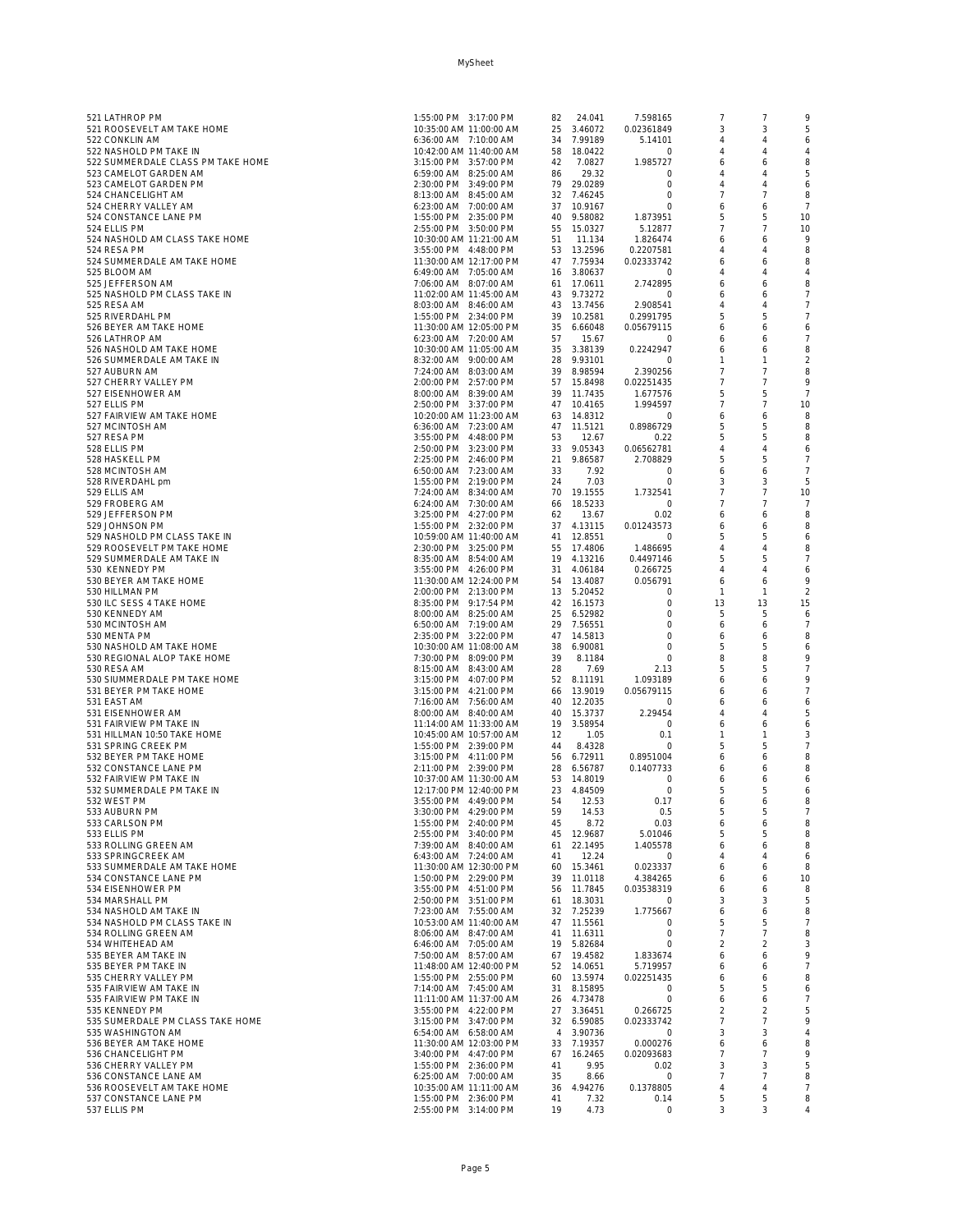|                                   | 7:17:00 AM 7:50:00 AM   |          |            |            |                |                |                |
|-----------------------------------|-------------------------|----------|------------|------------|----------------|----------------|----------------|
| 537 NASHOLD AM TAKE IN            |                         | 33       | 7.8        | 0          | 6              | 6              | 6              |
| 537 RIVERDAHL AM                  | 6:59:00 AM 7:05:00 AM   | 6        | 1.38       | $\circ$    | 1              | $\overline{1}$ | $\overline{2}$ |
| 537 SUMMERDALE PM TAKE HOME       | 3:15:00 PM 3:47:00 PM   |          | 32 5.79089 | 1.784689   | 5              | 5              | 8              |
| 538 CHANCELIGHT AM                | 8:21:00 AM  8:45:00 AM  |          | 24 7.47311 | 0          | 3              | 3              | 4              |
| 538 EISENHOWER PM                 | 3:55:00 PM 5:01:00 PM   | 66       | 17.25      | 0.08       | 7              | 7              | 9              |
| 538 FAIRVIEW PM TAKE IN           | 11:04:00 AM 11:33:00 AM | 29       | 6.35132    | $\circ$    | 5              | 5              | 6              |
| 538 FROBERG PM                    | 1:55:00 PM 2:24:00 PM   | 29       | 3.26       | 0.01       | 2              | $\overline{2}$ | 4              |
|                                   |                         |          | 76 21.4387 |            |                |                | $\overline{7}$ |
| 538 NASHOLD PM TAKE HOME          | 2:15:00 PM 3:31:00 PM   |          |            | 0.2242947  | 6              | 6              |                |
| 540 SEAL AM                       | 5:55:00 AM 7:16:00 AM   | 81       | 30.2268    | 0          | 4              | 4              | $\overline{7}$ |
| 540 SEAL PM                       | 2:30:00 PM 3:37:00 PM   | 67       | 30.024     | 0          | 4              | 4              | $\overline{7}$ |
| 541 WEST PM                       | 3:55:00 PM 4:33:00 PM   | 38       | 4.14345    | 0.02650973 | 6              | 6              | 8              |
|                                   |                         |          |            |            |                |                |                |
| 543 ALLENDALE AM                  | 6:30:00 AM 8:00:00 AM   | 90       | 32.54      | 0          | 2              | 2              | 5              |
| 543 ALLENDALE PM                  | 2:45:00 PM 4:27:00 PM   | 102      | 33.2       | $\circ$    | $\overline{a}$ | $\overline{2}$ | 5              |
| 544 NASHOLD AM CLASS TAKE HOME    | 10:30:00 AM 11:22:00 AM |          | 52 10.3735 | 0.2242947  | 6              | 6              | 8              |
| 544 PARKLAND PREP AM              | 7:28:00 AM 8:28:00 AM   | 60       | 31.8885    | 0          | 4              | 4              | 5              |
| 544 PARKLAND PREP PM              | 2:15:00 PM 4:41:00 PM   | 146      | 29.617     | $\cap$     | 5              | 5              | 6              |
| 545 EAST AM                       |                         | 54       | 19.5391    |            | 7              | 7              | 9              |
|                                   | 7:10:00 AM 8:04:00 AM   |          |            | 2.506608   |                |                |                |
| 545 FLINN PM                      | 3:55:00 PM 4:40:00 PM   |          | 45 9.22646 | 0.03013237 | 6              | 6              | $\overline{7}$ |
| 545 GREGORY AM                    | 6:25:00 AM 7:00:00 AM   |          | 35 8.51228 | 0          | 5              | 5              | 6              |
| 545 HILLMAN PM                    | 2:00:00 PM 2:44:00 PM   |          | 44 11.5658 | 0.01036703 | 5              | 5              | $\overline{7}$ |
| 545 ROOSEVELT PM TAKE IN          | 11:00:00 AM 12:06:00 PM | 66       | 19.376     | 0          | 5              | 5              | $\overline{7}$ |
|                                   |                         |          |            |            |                |                | $\overline{7}$ |
| 545 WEST AM                       | 8:11:00 AM 8:50:00 AM   | 39       | 10.3579    | $\circ$    | 6              | 6              |                |
| 546 REGIONAL STAR AM              | 7:28:57 AM 8:25:00 AM   | 57       | 25.57      | $\circ$    | 6              | 6              | $\overline{7}$ |
| 546 REGIONAL STAR PM              | 2:20:00 PM 3:40:00 PM   | 80       | 24.24      | 0.09       | 6              | 6              | 8              |
| 546 WELSH PM                      | 1:55:00 PM 2:35:00 PM   | 40       | 7.28       | 3.69       | 4              | $\Delta$       | $\overline{7}$ |
| 547 GREGORY PM                    | 1:50:00 PM 2:10:00 PM   |          | 20 2.07928 | 0          | 1              | 1              | 3              |
| 548 EAST AM                       | 7:23:00 AM 7:55:00 AM   | 32       | 9.45       | $\circ$    | 6              | 6              | $\overline{7}$ |
|                                   |                         |          |            |            |                | 5              | $\overline{7}$ |
| 548 FLINN AM                      | 8:11:00 AM 8:48:00 AM   |          | 37 9.50741 | 1.079368   | 5              |                |                |
| 548 LEWIS LEMON AM                | 6:23:00 AM 7:15:00 AM   |          | 52 15.9193 | 2.905879   | 6              | 6              | 8              |
| 548 NASHOLD AM TAKE HOME          | 10:30:00 AM 11:05:00 AM |          | 35 4.51915 | 0.2242947  | 6              | 6              | $\overline{7}$ |
| 548 NASHOLD PM TAKE HOME          | 2:09:00 PM 3:07:00 PM   |          | 58 13.6353 | 5.09961    | 6              | 6              | 8              |
| 548 SUMMERDALE PM TAKE HOME       | 3:15:00 PM 4:29:00 PM   | 74       | 16.82      | 0.02       | 5              | 5              | 8              |
|                                   |                         |          |            |            |                |                |                |
| 548 SUMMERDALE PM TAKE IN         | 12:06:00 PM 12:43:00 PM |          | 37 9.74098 | 0          | 6              | 6              | 8              |
| 550 EISENHOWER PM                 | 3:55:00 PM 4:42:00 PM   |          | 47 10.8898 | 0.03538319 | 6              | 6              | 7              |
| 550 ELLIS PM                      | 2:55:00 PM 3:15:00 PM   |          | 20 4.47886 | 1.316284   | 5              | 5              | $\overline{7}$ |
| 550 MENTA AM                      | 8:12:00 AM 9:00:00 AM   |          | 48 23.4362 | 0          | 6              | 6              | $\overline{7}$ |
| 550 ROOSEVELT PM CLASS TAKE IN    | 11:09:00 AM 11:49:00 AM |          | 40 10.9695 | 5.644075   | 4              | 4              | 6              |
|                                   |                         |          |            |            | $\Delta$       | $\Delta$       | $\overline{7}$ |
| 550 SPRING CREEK PM               | 1:55:00 PM 2:57:00 PM   | 62       | 14.3754    | 0.5583809  |                |                |                |
| 550 SUMMERDALE AM TAKE IN         | 8:27:00 AM 8:59:00 AM   | 32       | $\circ$    | 0          | 0              | $\circ$        | 3              |
| 550 Summerdale PM Take home       | 3:15:00 PM 4:00:00 PM   |          | 45 6.67098 | 2.098594   | 5              | 5              | 8              |
| 551 JOHNSON AM                    | 7:02:00 AM 7:25:00 AM   | 23       | 4.84477    | $\circ$    | 6              | 6              | $\overline{7}$ |
| 551 NASHOLD PM CLASS TAKE IN      | 11:07:00 AM 11:40:00 AM | 33       | 10.4379    | $\circ$    | 6              | 6              | 7              |
| 551 REGIONAL STAR AM              | 7:45:00 AM 8:25:00 AM   | 40       | 10.9019    | 0          |                |                | 6              |
|                                   |                         |          |            |            | 6              | 6              |                |
| 552 BEYER AM TAKE HOME            | 11:40:00 AM 11:40:00 AM | $\Omega$ | $\Omega$   | $\cap$     | $\Omega$       | $\Omega$       | 1              |
| 552 CHANCELIGHT AM                | 7:40:00 AM 8:43:00 AM   |          | 63 25.6503 | 2.762363   | 5              | 5              | $\overline{7}$ |
| 552 FLINN PM                      | 3:55:00 PM 4:51:00 PM   |          | 56 9.79231 | 0.03013237 | 4              | $\overline{4}$ | $\overline{7}$ |
| 552 LEWIS LEMON PM                | 1:55:00 PM 2:19:00 PM   |          | 24 7.60807 | 0.01359883 | 4              | $\overline{4}$ | $\overline{7}$ |
|                                   | 6:29:00 AM 7:20:00 AM   |          | 51 14.8846 |            | 5              | 5              | $\overline{7}$ |
| 552 MCINTOSH AM                   |                         |          |            | 0          |                |                |                |
| 552 SUMMERDALE PM CLASS TAKE HOME | 3:15:00 PM 4:17:00 PM   |          | 62 10.9822 | 2.563395   | 7              | $\overline{7}$ | 10             |
| 553 BEYER AM TAKE HOME            | 11:30:00 AM 12:16:00 PM | 46       | 9.78546    | 0.05679115 | 6              | 6              | 8              |
| 553 FAIRVIEW AM TAKE HOME         | 10:35:00 AM 11:06:00 AM |          | 31 10.1312 | 0          | 5              | 5              | 5              |
| 553 FAIRVIEW PM TAKE HOME         | 2:05:00 PM 3:06:00 PM   |          | 61 13.8421 | 5.21516    | 6              | 6              | 8              |
| 553 ROLLING GREEN PM              | 3:20:00 PM 4:21:00 PM   |          | 61 12.6327 | 0.3393012  | 6              | 6              | 8              |
|                                   |                         |          |            |            |                |                |                |
| 554 BEYER AM TAKE IN              | 8:33:00 AM 8:57:00 AM   |          | 24 4.17636 | 0          | 6              | 6              | $\overline{7}$ |
| 554 CHANCELIGHT PM                | 3:40:00 PM 4:41:00 PM   |          | 61 12.4431 | 0.02093683 | 7              | 7              | 9              |
| 554 CONSTANCE LANE PM             | 1:55:00 PM 3:16:00 PM   |          | 81 18.7709 | 8.640468   | 7              | 7              | 10             |
| 554 ILC SESS 3 TAKE IN            | 1:41:00 PM 1:50:00 PM   | 9        | 3.51003    | 0          | 1              | 1              | $\overline{2}$ |
| 555 BEYER PM TAKE HOME            | 3:15:00 PM 4:04:00 PM   |          | 49 8.11804 | 0.05679115 | 6              | 6              | 8              |
|                                   |                         |          |            |            |                |                |                |
| 555 CONSTANCE LANE PM             | 2:05:00 PM 2:36:35 PM   | 31       | 13.49      | 0.14       | 6              | 6              | 8              |
| 555 MENTA AM                      | 8:16:00 AM 9:19:00 AM   | 63       | 18.8654    | 0.2317518  | 6              | 6              | 9              |
| 555 NASHOLD AM TAKE IN            | 7:16:00 AM 7:50:00 AM   | 34       | 8.9618     | 0          | 6              | 6              | 6              |
| 556 JEFFERSON PM                  | 3:25:00 PM 4:39:00 PM   | 74       | 16.8028    | 6.923055   | 5              | 5              | 8              |
| 556 LEGACY AM                     | 7:38:00 AM 8:19:00 AM   | 41       | 15.53      | 3.27       |                |                | 3              |
| 556 ROLLING GREEN AM              | 8:04:00 AM 8:37:00 AM   |          | 33 10.1635 | 0          | 5              | 5              | 6              |
|                                   |                         |          |            |            |                | 1              |                |
| 556 SUMMERDALE PM TAKE IN         | 12:15:00 PM 12:41:00 PM |          | 26 7.88477 | $\circ$    | 1              |                | $\overline{2}$ |
| 558 CAMELOT GARDEN AM             | 6:44:00 AM 8:25:00 AM   | 101      | 32.2913    | 0          | 6              | 6              | 7              |
| 558 CAMELOT GARDEN PM             | 2:30:00 PM 3:55:00 PM   | 85       | 30.8767    | $\circ$    | 6              | 6              | 7              |
| 560 BEYER AM TAKE IN              | 8:49:00 AM 9:00:00 AM   | 11       | 2.87       | $\circ$    | 1              | 1              | $\overline{2}$ |
| 560 FAIRVIEW AM TAKE HOME         | 10:20:00 AM 11:13:00 AM | 53       | 14.21      | 0.06       | 6              | 6              | 8              |
| 560 FLINN PM                      | 3:55:00 PM 4:55:00 PM   | 60       | 13.32      | 0.03       | 5              | 5              | $\overline{7}$ |
|                                   |                         |          |            |            |                | 3              |                |
| 560 HASKELL AM                    | 6:47:00 AM 7:25:00 AM   | 38       | 10.63      | 2.43       | 3              |                | 6              |
| 560 MCINTOSH PM                   | 1:55:00 PM 2:28:00 PM   | 33       | 5.36       | 0.03       | 5              | 5              | $\overline{7}$ |
| 560 REGIONAL STAR PM              | 2:20:00 PM 3:02:00 PM   | 42       | 11.84      | 0.09       | 6              | 6              | 6              |
| 560 ROLLING GREEN AM              | 7:42:00 AM 8:40:00 AM   | 58       | 15.3871    | 2.928999   | 7              | 7              | 9              |
| 561 CHERRY VALLEY PM              | 1:55:00 PM 3:09:00 PM   | 74       | 23.24      | 0.02       | 7              | 7              | 9              |
| 561 REGIONAL STAR AM              | 7:32:00 AM 8:25:00 AM   | 53       | 16.682     | 0          | 6              | 6              | 7              |
|                                   |                         |          |            |            |                |                |                |
| 561 SUMMERDALE PM TAKE HOME       | 3:15:00 PM 4:00:00 PM   | 45       | 6.38       | 0.02       | 4              | 4              | 7              |
| 561 SUMMERDALE PM TAKE IN         | 12:21:00 PM 12:55:00 PM | 34       | 11.7547    | 0          | 6              | 6              | $\overline{7}$ |
| 561 WEST AM                       | 8:33:00 AM 8:50:00 AM   | 17       | 4.20767    | 0          | 3              | 3              | 4              |
| 561 WESTVIEW PM                   | 1:55:00 PM 2:41:00 PM   | 46       | 9.9327     | 5.799175   | 2              | 2              | 5              |
| 563 BEYER PM TAKE IN              | 12:18:00 PM 12:40:00 PM | 22       | 4.0843     | 0          | 5              | 5              | 6              |
|                                   |                         |          |            |            |                |                |                |
| 563 EAST PM                       | 3:25:00 PM 3:59:00 PM   | 34       | 7.72082    | 0.2441759  | 6              | 6              | 8              |
| 563 FAIRVIEW AM TAKE HOME         | 10:20:00 AM 11:10:00 AM | 50       | 8.69914    | 0          | 5              | 5              | 7              |
| 563 FLINN AM                      | 8:08:00 AM 8:50:00 AM   | 42       | 13.1885    | 0.9532857  | 6              | 6              | $\overline{7}$ |
| 563 GUILFORD AM                   | 7:04:00 AM 7:55:00 AM   | 51       | 6.7617     | 0          | 7              | 7              | $\overline{7}$ |
| 563 NASHOLD PM TAKE HOME          | 2:15:00 PM 3:31:00 PM   |          | 76 21.9775 | 6.050654   | 6              | 6              | 9              |
|                                   |                         |          |            |            |                |                |                |
| 564 FAIRVIEW PM TAKE IN           | 10:44:00 AM 11:30:00 AM | 46       | 12.2791    | 0          | 5              | 5              | 6              |
| 564 SEAL AM                       | 6:05:00 AM 7:13:00 AM   | 68       | 35.6107    | 0          | 5              | 5              | 6              |
| 564 SEAL PM                       | 2:30:00 PM 3:38:00 PM   | 68       | 36.1712    | 0          | 5              | 5              | 6              |
| 565 BEYER AM CLASS TAKE HOME      | 11:30:00 AM 12:01:00 PM | 31       | 6.66083    | 0.05679115 | 6              | 6              | 8              |
| 565 BEYER AM TAKE IN              | 8:26:00 AM 9:10:00 AM   | 44       | 10.917     | 3.310108   | 6              | 6              | 8              |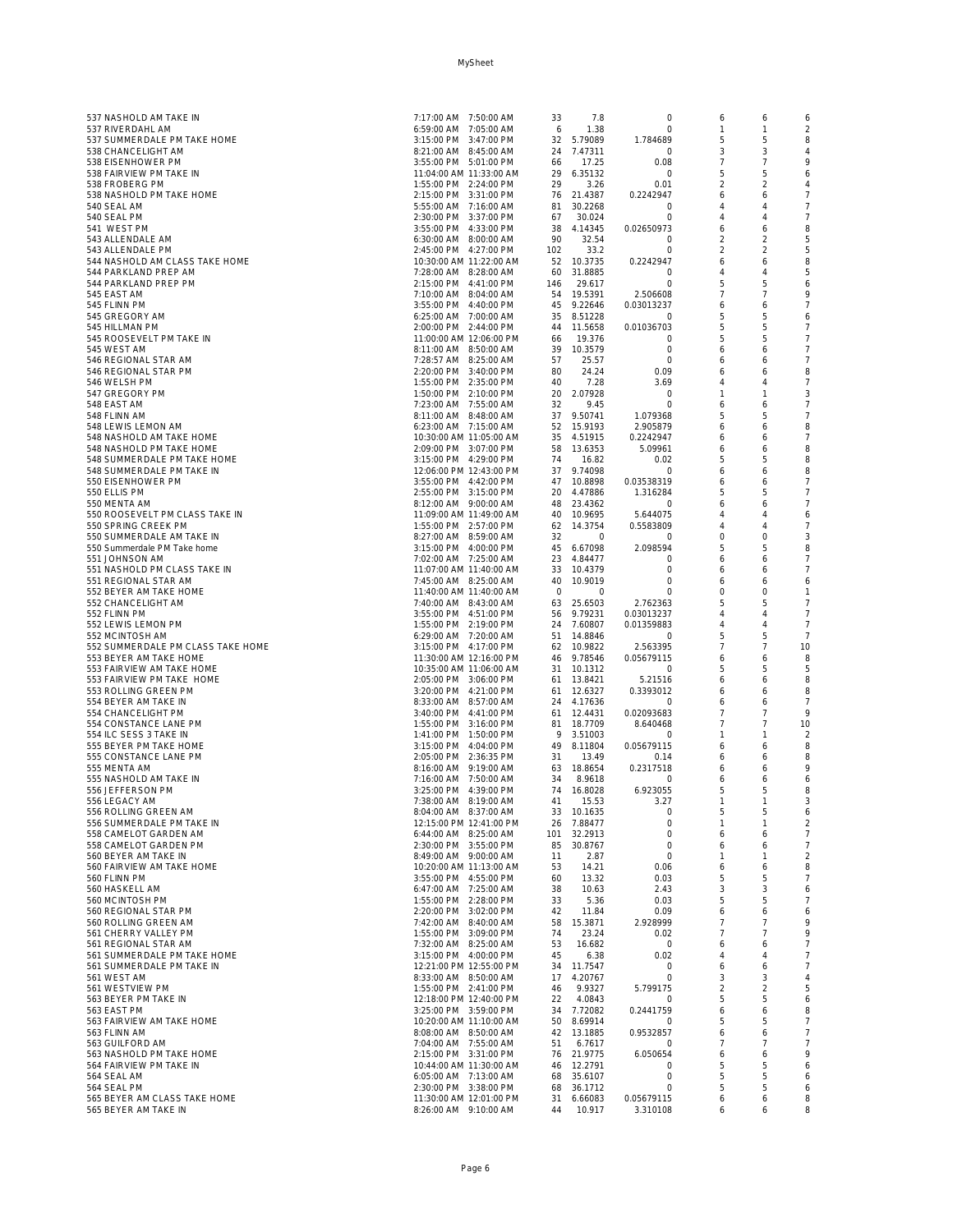| 565 BEYER PM TAKE HOME                              | 3:15:00 PM 4:08:00 PM                          |                                                    |          | 53 8.92174               | 1.072995              | 6                   | 6                   | 9                                |
|-----------------------------------------------------|------------------------------------------------|----------------------------------------------------|----------|--------------------------|-----------------------|---------------------|---------------------|----------------------------------|
| 565 CONSTANCE LANE AM                               | 6:27:00 AM 7:00:00 AM                          |                                                    |          | 33 8.97135               | 0                     | 7                   | 7                   | 7                                |
| 565 GUILFORD SHORTEN HOURS PM                       | 2:35:00 PM 2:51:00 PM                          |                                                    |          | 16 2.44613               | 2.446129              | $\circ$             | 0                   | 3                                |
| 565 HASKELL PM                                      | 2:15:00 PM 2:50:00 PM                          |                                                    |          | 35 9.10847               | 0.02704535            | 5                   | 5                   | 8                                |
| 565 LINCOLN PM                                      | 3:55:00 PM 4:26:00 PM                          |                                                    |          | 31 1.08206               | $\circ$               | 5                   | 5                   | 7                                |
| 565 REGIONAL STAR AM                                | 7:43:28 AM 8:16:00 AM                          |                                                    |          | 33 14.3307               | 0                     | 6                   | 6                   | 6                                |
| 566 ELLIS AM                                        | 7:40:00 AM 8:25:00 AM                          |                                                    |          | 45 11.0236               | 1.003054              | 6                   | 6                   | 8                                |
| 566 FLINN PM                                        | 3:55:00 PM 5:10:00 PM                          |                                                    | 75       | 20.596                   | 0.03013237            | 6                   | 6                   | 8                                |
| 566 LEWIS LEMON AM                                  | 6:48:00 AM 7:10:00 AM                          |                                                    |          | 22 4.79897               | 0                     | 4                   | 4                   | 5                                |
| 566 NASHOLD PM TAKE IN                              |                                                | 11:20:00 AM 11:40:00 AM                            |          | 20 3.74931               | $\circ$               | 5                   | 5                   | 6                                |
| 566 REGIONAL STAR PM                                | 2:35:00 PM 3:33:00 PM                          |                                                    |          | 58 18.0877               | 0.09099044            | 6<br>5              | 6<br>5              | 9                                |
| 566 SUMMERDALE AM TAKE IN<br>567 LEWIS LEMON AM     | 8:33:00 AM 8:59:00 AM<br>6:52:00 AM 7:10:00 AM |                                                    | 26<br>18 | 5.87644<br>3.88          | 1.852183<br>$\circ$   | 5                   | 5                   | 6<br>6                           |
| 567 WEST PM                                         | 3:55:00 PM 4:39:00 PM                          |                                                    | 44       | 6.74387                  | 0.02650973            | 6                   | 6                   | 8                                |
| 568 AUBURN AM                                       | 6:56:00 AM 7:00:00 AM                          |                                                    | 4        | 1.56                     | $\circ$               | $\circ$             | 0                   | $\overline{a}$                   |
| 568 FLINN AM                                        | 8:17:00 AM 8:50:00 AM                          |                                                    | 33       | 6.50898                  | $\circ$               | 5                   | 5                   | 6                                |
| 568 GREGORY PM                                      | 2:00:00 PM 2:09:00 PM                          |                                                    | -9       | 3.7                      | 0                     | $\mathbf{1}$        | 1                   | $\overline{a}$                   |
| 568 JEFFERSON AM                                    | 7:08:00 AM 8:00:00 AM                          |                                                    |          | 52 15.8729               | $\circ$               | 6                   | 6                   | 7                                |
| 568 LEGACY PM                                       | 3:55:00 PM 4:38:00 PM                          |                                                    | 43       | 11.71                    | 0.23                  | $\mathbf{1}$        | 1                   | 3                                |
| 568 NASHOLD AM TAKE HOME                            |                                                | 10:30:00 AM 11:10:00 AM                            | 40       | 5.96                     | 0.22                  | 6                   | 6                   | 8                                |
| 568 SUMMERDALE PM TAKE IN                           |                                                | 11:57:00 AM 12:40:00 PM                            |          | 43 9.95105               | 0                     | 5                   | 5                   | 6                                |
| 570 BEYER AM TAKE HOME                              |                                                | 11:30:00 AM 12:19:00 PM                            |          | 49 7.25204               | 0.000276373           | 6                   | 6                   | 9                                |
| 570 FAIRVIEW AM TAKE HOME                           |                                                | 10:20:00 AM 11:07:00 AM                            |          | 47 7.54626               | 0.061517              | 5                   | 5                   | 8                                |
| 570 ILC SESS 1 TAKE IN                              | 7:01:00 AM 7:40:00 AM                          |                                                    |          | 39 9.84266               | $\circ$               | 10                  | 10                  | 8                                |
| 570 LEWIS LEMON PM                                  | 2:10:00 PM 2:55:00 PM<br>3:20:00 PM 4:11:00 PM |                                                    |          | 45 16.6107               | 0.01359883            | $\overline{7}$      | 7                   | 9<br>8                           |
| 570 ROLLING GREEN PM<br>571 CARLSON AM              | 6:34:00 AM 7:10:00 AM                          |                                                    | 51<br>36 | 10.4738<br>9.91396       | 0.3393012<br>0        | 6<br>6              | 6<br>6              | 7                                |
| 571 FAIRVIEW AM TAKE HOME                           |                                                | 10:20:00 AM 11:03:00 AM                            | 43       | 6.08                     | $\circ$               | 5                   | 5                   | $\overline{7}$                   |
| 571 FAIRVIEW PM TAKE HOME                           | 2:05:00 PM 3:08:00 PM                          |                                                    |          | 63 13.0788               | 2.396855              | 6                   | 6                   | 9                                |
| 571 GUILFORD AM                                     | 7:18:00 AM 7:50:00 AM                          |                                                    |          | 32 8.33909               | 2.523095              | 6                   | 6                   | 8                                |
| 571 GUILFORD PM                                     | 3:40:00 PM 4:29:00 PM                          |                                                    | 49       | 14.67                    | 0.02                  | 6                   | 6                   | 8                                |
| 571 LINCOLN AM                                      | 8:16:00 AM 8:35:00 AM                          |                                                    |          | 19 8.15507               | 3.535541              | $\overline{2}$      | $\overline{2}$      | 4                                |
| 572 AUBURN AM                                       | 7:02:00 AM 7:55:00 AM                          |                                                    |          | 53 16.1243               | 0                     | 6                   | 6                   | $\overline{7}$                   |
| 572 FLINN SC AM                                     | 8:11:00 AM 8:55:00 AM                          |                                                    | 44       | 11.6397                  | 1.044304              | 5                   | 5                   | 7                                |
| 572 ROLLING GREEN PM                                | 3:20:00 PM 3:59:00 PM                          |                                                    | 39       | 10.198                   | 3.554224              | $\overline{A}$      | 4                   | 8                                |
| 572 SPRING CREEK PM                                 | 1:55:00 PM 2:48:00 PM                          |                                                    |          | 53 12.4902               | 0                     | 6                   | 6                   | 8                                |
| 573 JEFFERSON AM                                    | 7:19:00 AM 7:55:00 AM                          |                                                    | 36       | 9.5957                   | $\circ$               | 6                   | 6                   | 7                                |
| 573 RESA AM                                         | 8:04:00 AM 8:45:00 AM                          |                                                    |          | 41 11.1333               | 1.620328              | 6                   | 6                   | 8                                |
| 573 ROLLING GREEN PM                                | 3:20:00 PM 4:01:00 PM                          |                                                    |          | 41 6.32405<br>19 4.35214 | 0.007493186           | 4                   | 4                   | 6                                |
| 575 FAIRVIEW AM TAKE IN<br>575 ILC 3 SESS TAKE HOME | 7:26:00 AM 7:45:00 AM<br>5:05:00 PM 5:28:00 PM |                                                    |          | 23 6.02463               | $\circ$<br>$\circ$    | 6<br>5              | 6<br>5              | 5<br>7                           |
| 575 MENTA PM                                        | 2:35:00 PM 3:19:00 PM                          |                                                    |          | 44 12.9676               | $\circ$               | 5                   | 5                   | 7                                |
| 575 REGIONAL ALOP TAKE HOME                         | 7:25:00 PM 8:32:00 PM                          |                                                    |          | 67 21.5069               | 0.09099044            | 6                   | 6                   | 8                                |
| 575 SUMMERDALE AM TAKE IN                           | 8:12:00 AM 8:58:00 AM                          |                                                    |          | 46 9.61296               | 3.527385              | 6                   | 6                   | 8                                |
| 575 SUMMERDALE PM TAKE HOME                         | 3:15:00 PM 3:49:00 PM                          |                                                    |          | 34 7.88304               | 0.02333742            | 6                   | 6                   | 7                                |
| 577 CONSTANCE LANE AM                               | 6:29:00 AM 7:00:00 AM                          |                                                    | 31       | 6.02322                  | 0                     | 6                   | 6                   | 8                                |
| 577 FAIRVIEW PM TAKE IN                             |                                                | 10:48:00 AM 11:30:00 AM                            | 42       | 10                       | 0                     | 6                   | 6                   | $\overline{7}$                   |
| 577 JEFFERSON PM                                    | 3:25:00 PM 4:07:00 PM                          |                                                    |          | 42 7.65141               | 0.01599685            | 5                   | 5                   | $\overline{7}$                   |
| 577 MARSHALL ELEMENTARY AM                          | 7:22:00 AM 8:10:00 AM                          |                                                    |          | 48 17.6856               | $\circ$               | 3                   | 3                   | 4                                |
| 577 REGIONAL STAR TAKE HOME                         | 2:35:00 PM 3:27:00 PM                          |                                                    |          | 52 16.0389               | 0.09099044            | 7                   | 7                   | $\overline{7}$                   |
| 577 WHITEHEAD PM                                    | 1:55:00 PM 2:25:00 PM                          |                                                    |          | 30 6.38599               | 0.00960887<br>$\circ$ | $\overline{2}$      | $\overline{a}$      | $\overline{4}$<br>7              |
| 578 BEYER PM TAKE IN<br>578 FAIRVIEW PM TAKE IN     |                                                | 12:13:00 PM 12:38:00 PM<br>11:00:00 AM 11:35:00 AM |          | 25 5.66892<br>35 8.22526 | $\circ$               | 6<br>6              | 6<br>6              | $\overline{7}$                   |
| 578 FLINN PM SPECIAL                                | 2:07:00 PM 2:17:00 PM                          |                                                    | 10       | 4.3979                   | $\circ$               | $\circ$             | 0                   | $\overline{a}$                   |
| 578 GUILFORD PM                                     | 3:25:00 PM 4:07:00 PM                          |                                                    |          | 42 7.50999               | 0.02029115            | 5                   | 5                   | 7                                |
| 578 HILLMAN AM                                      | 6:18:00 AM 7:20:00 AM                          |                                                    |          | 62 19.4304               | $\circ$               | $\overline{7}$      | 7                   | 8                                |
| 578 NASHOLD PM TAKE HOME                            | 2:15:00 PM 3:18:00 PM                          |                                                    |          | 63 12.9315               | 3.69172               | 6                   | 6                   | 9                                |
| 578 REGIONAL STAR AM                                | 6:54:00 AM 7:35:00 AM                          |                                                    |          | 41 3.58375               | 0                     | 4                   | 4                   | $\overline{4}$                   |
| 578 SUMMERDALE AM TAKE IN                           | 8:20:00 AM 8:43:00 AM                          |                                                    |          | 23 6.33255               | 4.092725              | 1                   | 1                   | 4                                |
| 579 BROOKVIEW PM                                    | 1:55:00 PM 2:23:00 PM                          |                                                    | 28       | 3.69                     | 0.02                  | $\overline{2}$      | $\overline{2}$      | 4                                |
| 580 BEYER PM CLASS TAKE HOME                        | 3:15:00 PM 4:09:00 PM                          |                                                    |          | 54 9.72067               | 0.05679115            | 6                   | 6                   | $\overline{7}$                   |
| 580 SPRING CREEK PM                                 | 1:55:00 PM 2:57:00 PM                          |                                                    |          | 62 15.6162               | 0                     | 6                   | 6                   | 8                                |
| 581 GENOA AM<br>581 GENOA PM                        | 7:23:00 AM 7:51:00 AM<br>2:30:00 PM 2:47:00 PM |                                                    | 28<br>17 | 15.29<br>6.03            | 0<br>$\circ$          | 2<br>$\sqrt{2}$     | 2<br>$\overline{a}$ | 4<br>4                           |
| 582 EISENHOWER AM                                   | 7:48:00 AM 8:40:00 AM                          |                                                    | 52       | 18.76                    | 6.35                  | $\overline{4}$      | 4                   | 6                                |
| 582 GREGORY PM                                      | 1:50:00 PM 2:14:00 PM                          |                                                    | 24       | 3.32946                  | 0.02588554            | $\mathbf{1}$        | 1                   | 3                                |
| 582 GUILFORD PM                                     | 3:25:00 PM 4:08:00 PM                          |                                                    |          | 43 10.8564               | 0.02029115            | 5                   | 5                   | 8                                |
| 582 LEWIS LEMON AM                                  | 6:54:00 AM 7:10:00 AM                          |                                                    |          | 16 2.58038               | 0.9697734             | 5                   | 5                   | 6                                |
| 582 NASHOLD AM TAKE HOME                            |                                                | 10:30:00 AM 11:16:00 AM                            | 46       | 7.14753                  | 0.2242947             | 6                   | 6                   | 8                                |
| 583 ILC SEES 4 TAKE HOME                            | 8:35:00 PM 9:29:00 PM                          |                                                    | 54       | 16.2723                  | 0                     | 9                   | 9                   | 10                               |
| 583 JACKSON PM                                      | 3:55:00 PM 4:39:00 PM                          |                                                    | 44       | 8.29                     | 0.01                  | 3                   | 3                   | 5                                |
| 583 PARKLAND PREP AM                                | 7:08:00 AM 8:30:00 AM                          |                                                    | 82       | 31.4261                  | $\circ$               | 4                   | 4                   | 5                                |
| 583 REGIONAL ALOP TAKE HOME                         | 7:25:00 PM 7:50:00 PM                          |                                                    | 25       | 7.44762                  | 0.09099044            | $\overline{7}$      | 7                   | 10                               |
| 585 CAMELOTGARDEN AM<br>585 CAMELOTGARDEN PM        | 7:07:00 AM 8:39:00 AM                          |                                                    |          | 92 31.4628<br>88 30.8858 | $\circ$               | 6                   | 6                   | 7                                |
| 585 CHANCELIGHT PM                                  | 2:25:00 PM 3:53:00 PM<br>3:40:00 PM 4:20:00 PM |                                                    |          | 40 6.48677               | $\circ$<br>0.02093683 | 6<br>5              | 6<br>5              | $\overline{7}$<br>$\overline{7}$ |
| 586 ILC 4TH SESS TAKE HOME                          | 8:35:00 PM 9:08:00 PM                          |                                                    |          | 33 7.89269               | 0.572398              | 6                   | 6                   | 8                                |
| 586 ILC SESS 1 TAKE IN                              | 7:10:00 AM 7:49:00 AM                          |                                                    |          | 39 8.62432               | 0                     | $\overline{7}$      | 7                   | 8                                |
| 586 NASHOLD AM TAKE HOME                            |                                                | 10:30:00 AM 11:30:00 AM                            |          | 60 13.2703               | $\circ$               | 6                   | 6                   | 7                                |
| 586 NASHOLD PM TAKE HOME                            | 2:16:00 PM 2:58:00 PM                          |                                                    |          | 42 6.75287               | 0.2242947             | 6                   | 6                   | 8                                |
| 586 REGIONAL ALOP TAKE HOME                         | 7:35:00 PM 8:02:00 PM                          |                                                    |          | 27 5.89775               | 0                     | 9                   | 9                   | 10                               |
| 586 ROLLING GREEN AM                                | 8:02:00 AM 8:40:00 AM                          |                                                    |          | 38 9.48979               | 0                     | $\overline{7}$      | 7                   | 8                                |
| 589 BEYER PM TAKE HOME                              | 3:15:00 PM 4:02:00 PM                          |                                                    |          | 47 8.60238               | 0.05679115            | 6                   | 6                   | 8                                |
| 589 FAIRVIEW PM TAKE HOME                           | 2:05:00 PM 3:12:00 PM                          |                                                    |          | 67 18.8897               | 3.613615              | 5                   | 5                   | 8                                |
| 589 ROOSEVELT AM TAKE IN                            | 7:15:00 AM 8:00:00 AM                          |                                                    | 45       | 12.7041                  | 3.974226              | 5                   | 5                   | 7                                |
| 590 CHERRY VALLEY PM                                | 1:55:00 PM 2:48:00 PM                          |                                                    |          | 53 11.3797               | 0                     | 5<br>$\overline{7}$ | 5<br>7              | $\overline{7}$<br>8              |
| 590 EAST PM<br>590 FAIRVIEW PM TAKE IN              | 3:25:00 PM 4:11:00 PM                          | 11:11:00 AM 11:30:00 AM                            |          | 46 12.6411<br>19 5.01058 | 0.2441759<br>$\circ$  | 6                   | 6                   | 7                                |
| 590 JEFFERSON PM 1220                               |                                                | 12:15:00 PM 12:52:00 PM                            | 37       | 8.2671                   | 0.01599685            | $\mathbf{1}$        | 1                   | 3                                |
| 590 MENTA AM                                        | 8:04:00 AM 9:00:00 AM                          |                                                    |          | 56 16.9292               | 3.839566              | 6                   | 6                   | 8                                |
| 590 ROOSEVELT AM TAKE IN                            | 7:18:00 AM 8:00:00 AM                          |                                                    |          | 42 13.0401               | 0.8486732             | 5                   | 5                   | 7                                |

MySheet